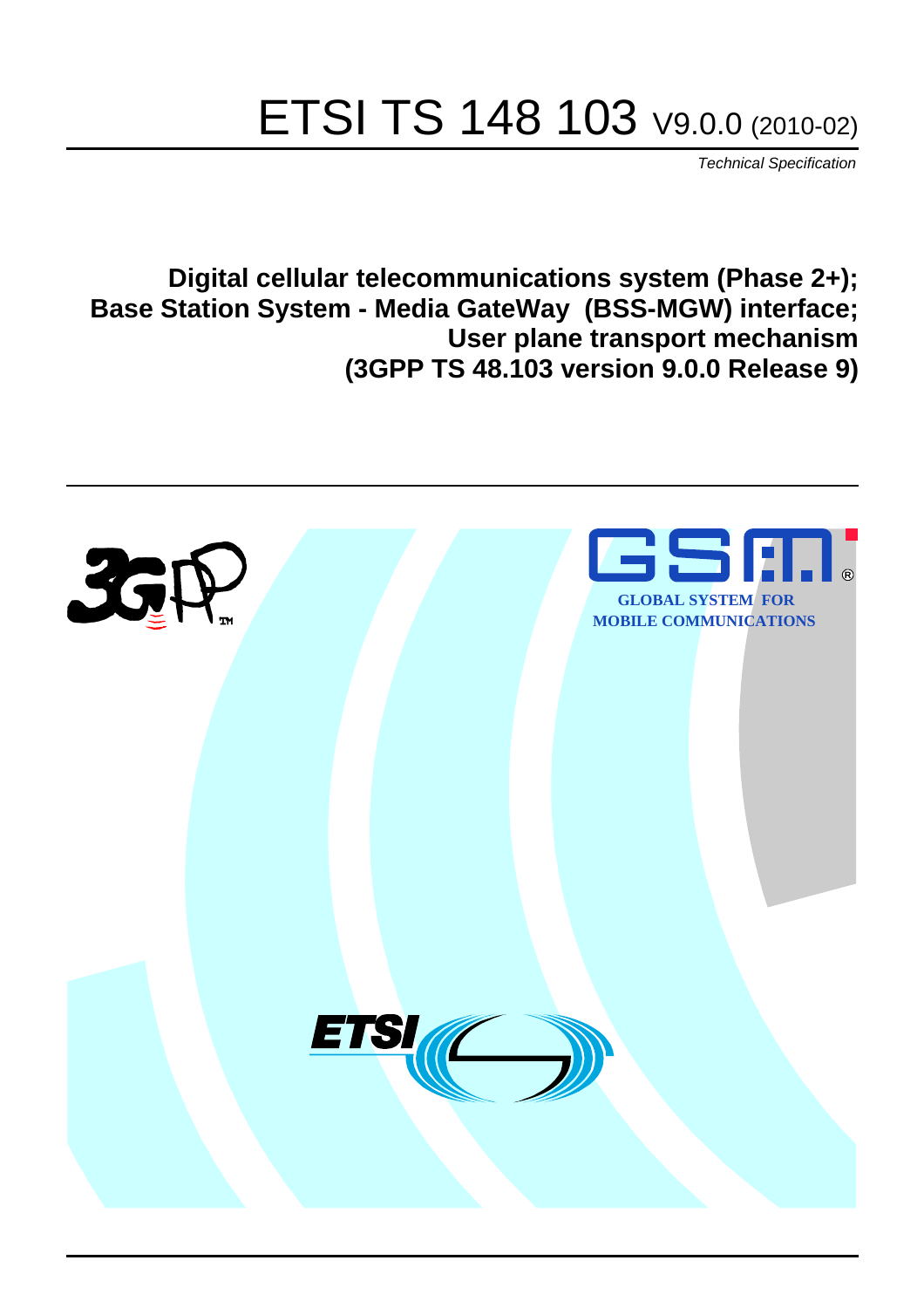Reference RTS/TSGG-0248103v900

> Keywords GSM

#### *ETSI*

#### 650 Route des Lucioles F-06921 Sophia Antipolis Cedex - FRANCE

Tel.: +33 4 92 94 42 00 Fax: +33 4 93 65 47 16

Siret N° 348 623 562 00017 - NAF 742 C Association à but non lucratif enregistrée à la Sous-Préfecture de Grasse (06) N° 7803/88

#### *Important notice*

Individual copies of the present document can be downloaded from: [http://www.etsi.org](http://www.etsi.org/)

The present document may be made available in more than one electronic version or in print. In any case of existing or perceived difference in contents between such versions, the reference version is the Portable Document Format (PDF). In case of dispute, the reference shall be the printing on ETSI printers of the PDF version kept on a specific network drive within ETSI Secretariat.

Users of the present document should be aware that the document may be subject to revision or change of status. Information on the current status of this and other ETSI documents is available at <http://portal.etsi.org/tb/status/status.asp>

If you find errors in the present document, please send your comment to one of the following services: [http://portal.etsi.org/chaircor/ETSI\\_support.asp](http://portal.etsi.org/chaircor/ETSI_support.asp)

#### *Copyright Notification*

No part may be reproduced except as authorized by written permission. The copyright and the foregoing restriction extend to reproduction in all media.

> © European Telecommunications Standards Institute 2010. All rights reserved.

**DECT**TM, **PLUGTESTS**TM, **UMTS**TM, **TIPHON**TM, the TIPHON logo and the ETSI logo are Trade Marks of ETSI registered for the benefit of its Members.

**3GPP**TM is a Trade Mark of ETSI registered for the benefit of its Members and of the 3GPP Organizational Partners. **LTE**™ is a Trade Mark of ETSI currently being registered

for the benefit of its Members and of the 3GPP Organizational Partners.

**GSM**® and the GSM logo are Trade Marks registered and owned by the GSM Association.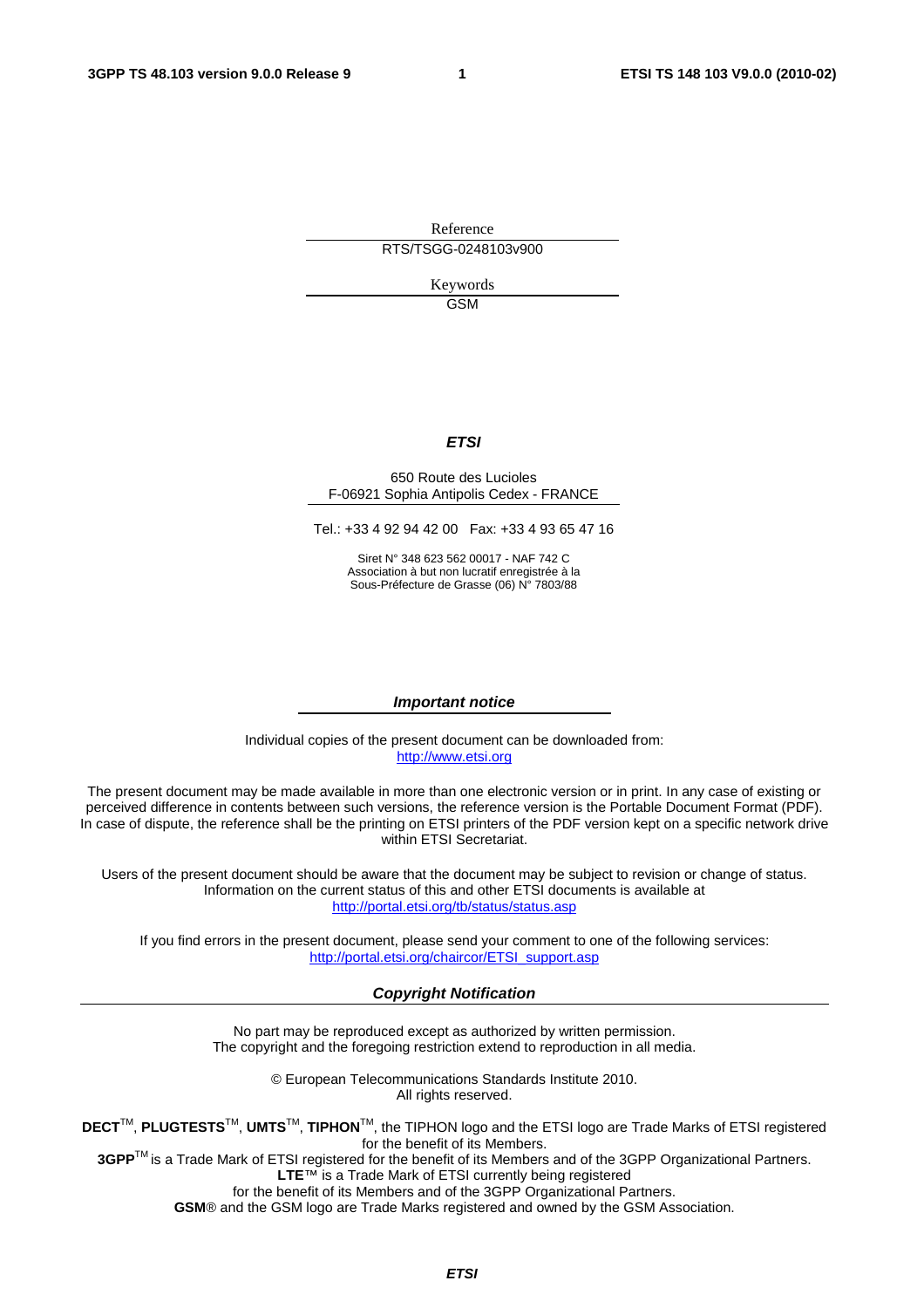### Intellectual Property Rights

IPRs essential or potentially essential to the present document may have been declared to ETSI. The information pertaining to these essential IPRs, if any, is publicly available for **ETSI members and non-members**, and can be found in ETSI SR 000 314: *"Intellectual Property Rights (IPRs); Essential, or potentially Essential, IPRs notified to ETSI in respect of ETSI standards"*, which is available from the ETSI Secretariat. Latest updates are available on the ETSI Web server [\(http://webapp.etsi.org/IPR/home.asp](http://webapp.etsi.org/IPR/home.asp)).

Pursuant to the ETSI IPR Policy, no investigation, including IPR searches, has been carried out by ETSI. No guarantee can be given as to the existence of other IPRs not referenced in ETSI SR 000 314 (or the updates on the ETSI Web server) which are, or may be, or may become, essential to the present document.

### Foreword

This Technical Specification (TS) has been produced by ETSI 3rd Generation Partnership Project (3GPP).

The present document may refer to technical specifications or reports using their 3GPP identities, UMTS identities or GSM identities. These should be interpreted as being references to the corresponding ETSI deliverables.

The cross reference between GSM, UMTS, 3GPP and ETSI identities can be found under [http://webapp.etsi.org/key/queryform.asp.](http://webapp.etsi.org/key/queryform.asp)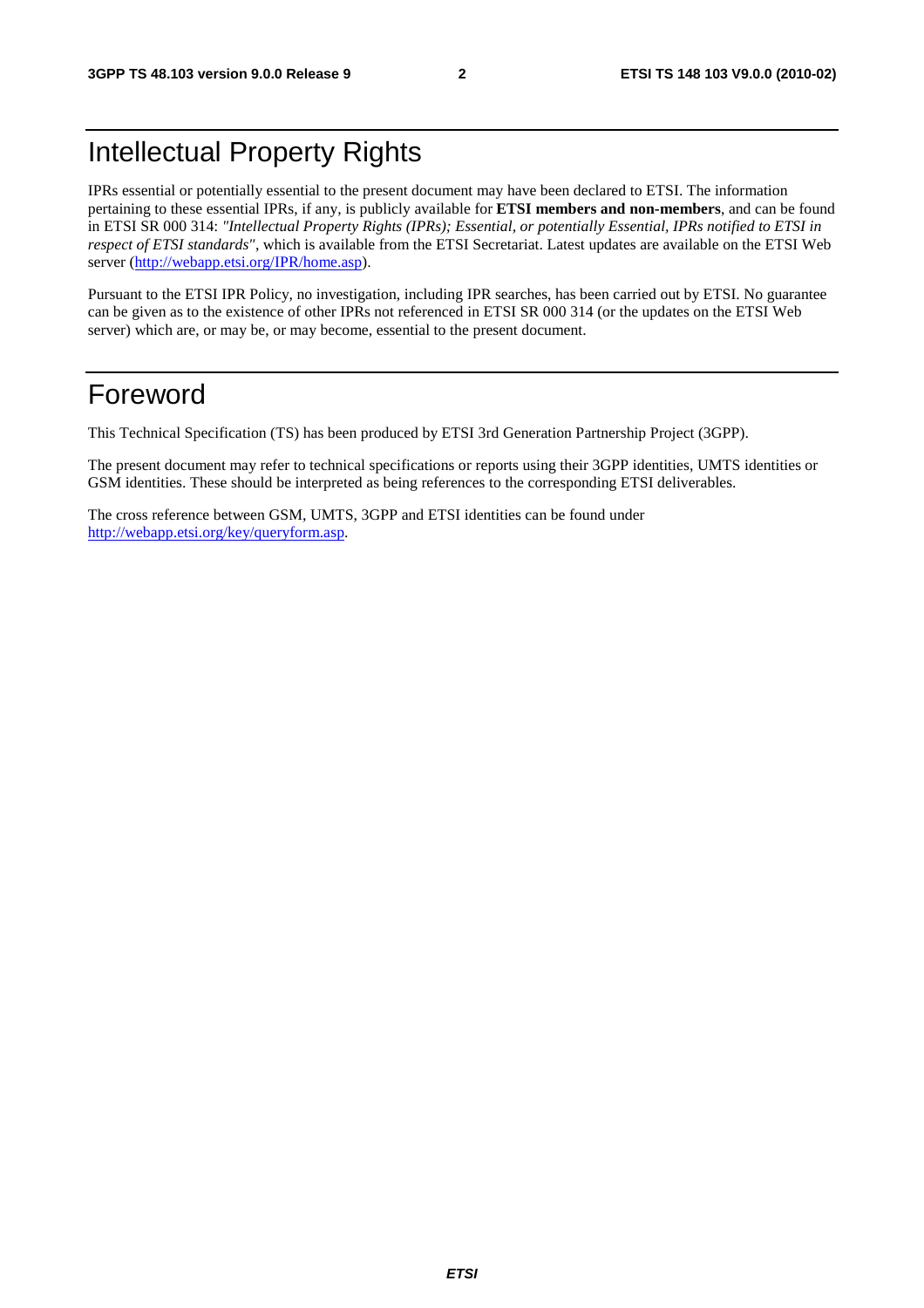#### $\mathbf{3}$

### Contents

| 1          |                        |  |  |  |  |  |
|------------|------------------------|--|--|--|--|--|
| 2          |                        |  |  |  |  |  |
| 3          |                        |  |  |  |  |  |
| 3.1        |                        |  |  |  |  |  |
| 3.2        |                        |  |  |  |  |  |
| 4          |                        |  |  |  |  |  |
| 5          |                        |  |  |  |  |  |
| 5.1        |                        |  |  |  |  |  |
| 5.2        |                        |  |  |  |  |  |
| 5.3        |                        |  |  |  |  |  |
| 5.4        |                        |  |  |  |  |  |
| 5.4.1      |                        |  |  |  |  |  |
| 5.4.2      |                        |  |  |  |  |  |
| 5.4.2.1    |                        |  |  |  |  |  |
| 5.4.2.1.1  |                        |  |  |  |  |  |
| 5.4.2.1.2  |                        |  |  |  |  |  |
| 5.4.2.1.3  |                        |  |  |  |  |  |
| 5.4.2.1.4  |                        |  |  |  |  |  |
| 5.4.2.1.5  |                        |  |  |  |  |  |
| 5.4.2.1.6  |                        |  |  |  |  |  |
| 5.4.2.1.7  |                        |  |  |  |  |  |
| 5.4.2.1.8  |                        |  |  |  |  |  |
| 5.4.2.1.9  |                        |  |  |  |  |  |
| 5.4.2.1.10 |                        |  |  |  |  |  |
| 5.4.2.2    |                        |  |  |  |  |  |
| 5.4.2.3    |                        |  |  |  |  |  |
| 5.4.3      |                        |  |  |  |  |  |
| 5.5        |                        |  |  |  |  |  |
| 5.5.1      |                        |  |  |  |  |  |
| 5.5.2      |                        |  |  |  |  |  |
| 5.5.2.1    |                        |  |  |  |  |  |
| 5.5.2.2    |                        |  |  |  |  |  |
| 5.5.3      |                        |  |  |  |  |  |
| 5.5.3.1    |                        |  |  |  |  |  |
| 5.5.3.2    |                        |  |  |  |  |  |
| 5.5.3.3    |                        |  |  |  |  |  |
| 5.6        |                        |  |  |  |  |  |
| 5.6.1      |                        |  |  |  |  |  |
| 5.6.2      |                        |  |  |  |  |  |
| 5.6.2.1    |                        |  |  |  |  |  |
| 5.6.2.2    |                        |  |  |  |  |  |
| 5.6.2.3    |                        |  |  |  |  |  |
|            | Annex A (informative): |  |  |  |  |  |
|            |                        |  |  |  |  |  |
|            |                        |  |  |  |  |  |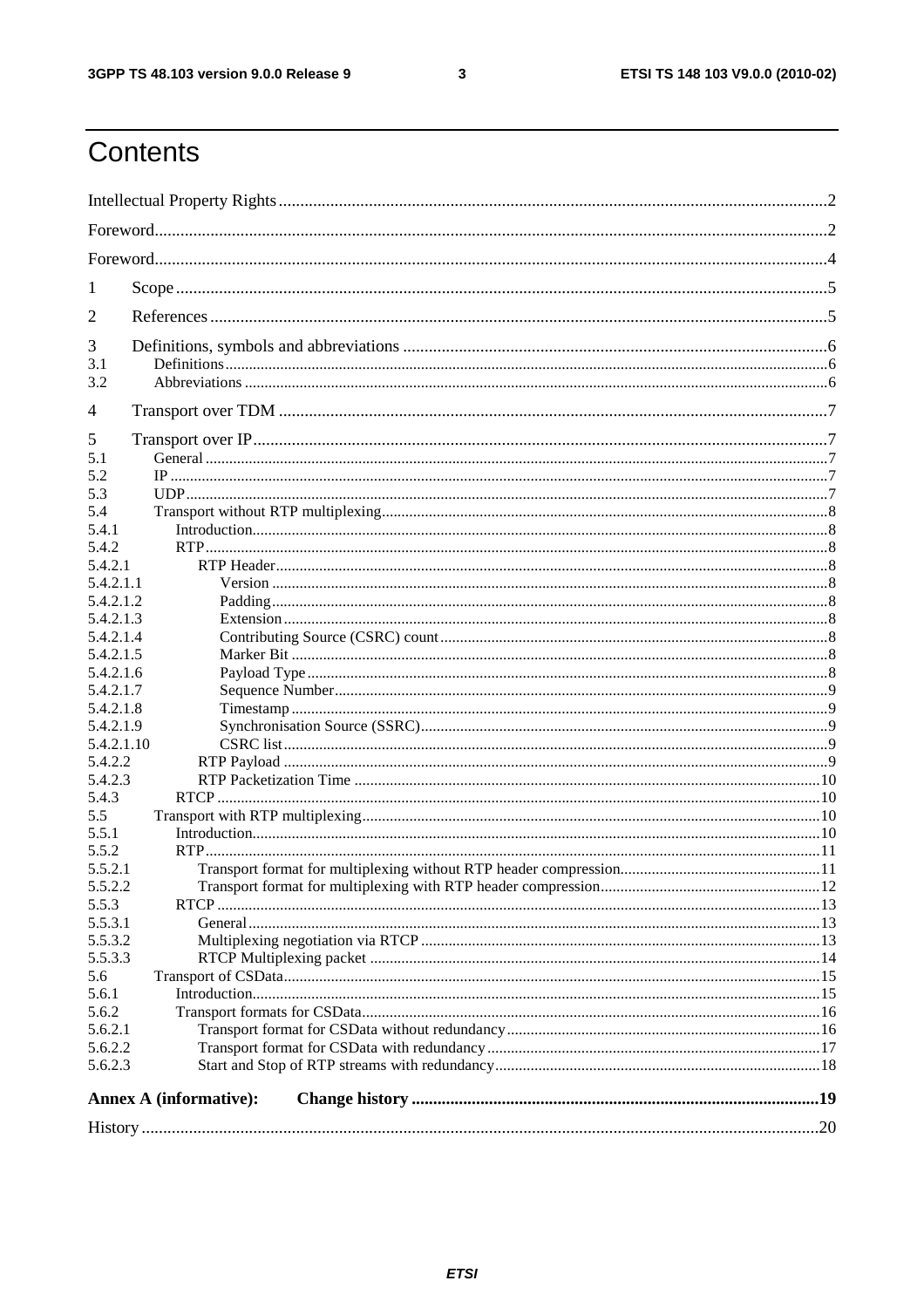### Foreword

This Technical Specification has been produced by the 3<sup>rd</sup> Generation Partnership Project (3GPP).

The contents of the present document are subject to continuing work within the TSG and may change following formal TSG approval. Should the TSG modify the contents of the present document, it will be re-released by the TSG with an identifying change of release date and an increase in version number as follows:

Version x.y.z

where:

- x the first digit:
	- 1 presented to TSG for information;
	- 2 presented to TSG for approval;
	- 3 or greater indicates TSG approved document under change control.
- y the second digit is incremented for all changes of substance, i.e. technical enhancements, corrections, updates, etc.
- z the third digit is incremented when editorial only changes have been incorporated in the document.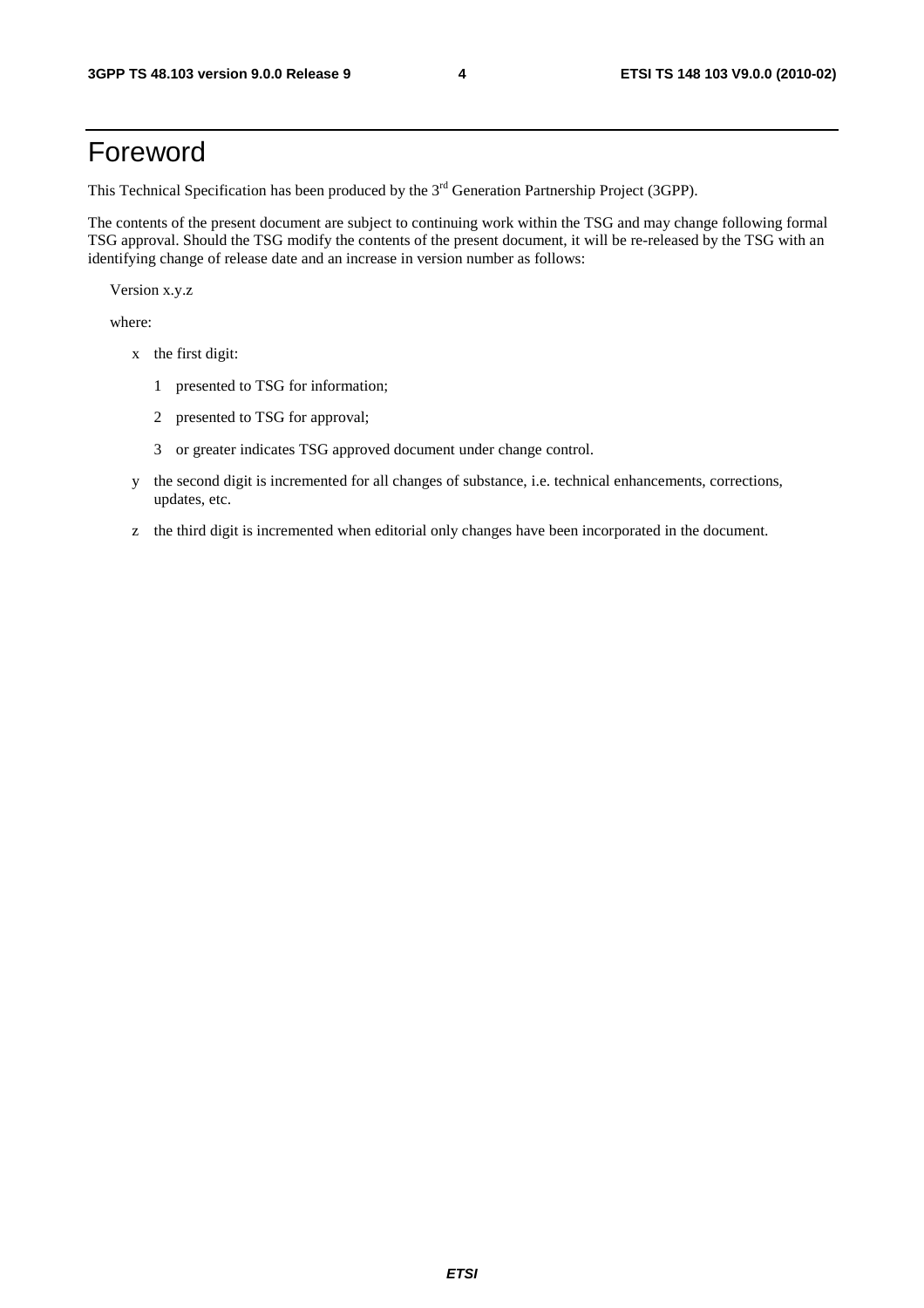### 1 Scope

The present document specifies the User Plane data transport protocols used between BSSs and the Core Network (MGWs) across the A interface. The main purpose of the present document is the AoIP description, however for the sake of completeness the AoTDM case is described as well.



#### **Figure 1.1: CS core network logical architecture**

Note that the present document does not preclude any Core Network Session Control Protocol implementation (BICC or SIP-I).

### 2 References

The following documents contain provisions which, through reference in this text, constitute provisions of the present document.

- References are either specific (identified by date of publication, edition number, version number, etc.) or non-specific.
- For a specific reference, subsequent revisions do not apply.
- For a non-specific reference, the latest version applies. In the case of a reference to a 3GPP document (including a GSM document), a non-specific reference implicitly refers to the latest version of that document *in the same Release as the present document*.
- [1] 3GPP TR 21.905: "Vocabulary for 3GPP Specifications".
- [2] IETF RFC 791: "Internet Protocol (IP)".
- [3] IETF RFC 2460: "Internet Protocol, Version 6 (IPv6)".
- [4] IETF RFC 768: "User Datagram Protocol. (UDP)".
- [5] IETF RFC 3550: "RTP: A Transport Protocol for Real Time Applications".
- [6] 3GPP TS 29.414: "Core network Nb Interface data transport and transport signalling".
- [7] IETF RFC 3551: "RTP Profile for Audio and Video Conference with Minimal Control".
- [8] 3GPP TR 29.814: "Feasibility Study on Bandwidth Savings at Nb Interface with IP transport".
- [9] IETF RFC 4040: "RTP Payload Format for a 64 kbits/s Transparent Call"
- [10] IETF RFC 4867: "RTP Payload Format and File Storage Format for the Adaptive Multi-Rate (AMR) and Adaptive Multi-Rate Wideband (AMR-WB) Audio Codecs"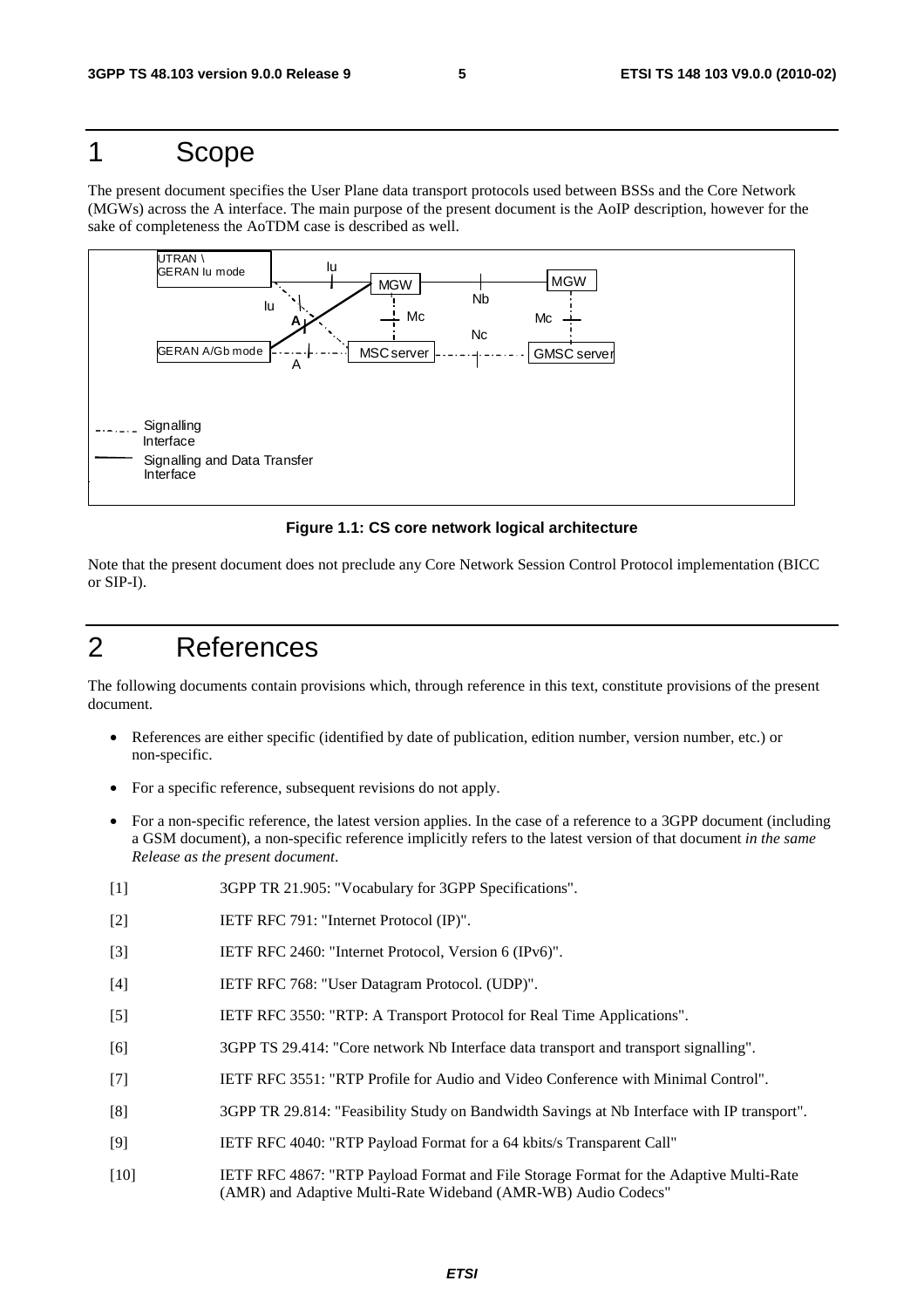| $[11]$ | IETF RFC 2198: "RTP Payload for redundant Audio Data"                                                                   |
|--------|-------------------------------------------------------------------------------------------------------------------------|
| $[12]$ | 3GPP TR 43.903 A-Interface over IP Study (AINTIP)                                                                       |
| $[13]$ | 3GPP TS 48.001 "Base Station System – Mobile-services Switching Centre (BSS - MSC)<br>interface; General aspects"       |
| $[14]$ | ITU-T Recommendation G.705: "Characteristics of plesiochronous digital hierarchy (PDH)<br>equipment functional blocks". |
| $[15]$ | ANSI T1.102-1993: "Digital Hierarchy - Electrical Interface".                                                           |
| $[16]$ | ITU-T Recommendation G.711: "Pulse Code Modulation (PCM) of voice frequencies".                                         |
| $[17]$ | 3GPP TS 48.020: "Rate adaption on the Base Station System - Mobile-services Switching Centre<br>(BSS - MSC) interface". |
| $[18]$ | http://www.ietf.org/internet-drafts/draft-westerlund-avt-rtp-gsm-hr-00.txt                                              |
| [19]   | 3GPP TS 48.008: "Mobile Switching Centre - Base Station System (MSC-BSS) interface; Layer 3<br>specification".          |
| [20]   | 3GPP TS 26.102: "Adaptive Multi-Rate (AMR) speech codec; Interface to Iu, Uu and Nb".                                   |

### 3 Definitions, symbols and abbreviations

### 3.1 Definitions

For the purposes of the present document, the terms and definitions given in TR 21.905 [1] apply.

### 3.2 Abbreviations

For the purposes of the present document, the abbreviations given in TR 21.905 [1] and the following apply. An abbreviation defined in the present document takes precedence over the definition of the same abbreviation, if any, in TR 21.905 [1].

| AoIP          | A (interface) over IP                                           |
|---------------|-----------------------------------------------------------------|
| AoTDM         | A (interface) over TDM                                          |
| APP           | APPlication                                                     |
| <b>BICC</b>   | Bearer Independent Call Control                                 |
| <b>BSS</b>    | <b>Base Station Subsystem</b>                                   |
| CS            | Circuit-Switched                                                |
| <b>CSData</b> | CS Data and fax                                                 |
| <b>IETF</b>   | <b>Internet Engineering Task Force</b>                          |
| <b>IP</b>     | <b>Internet Protocol</b>                                        |
| IPv4          | Internet Protocol version 4                                     |
| IPv6          | Internet Protocol version 6                                     |
| <b>ITU-T</b>  | International Telecommunications Union-Telecommunication sector |
| <b>MGW</b>    | Media GateWay                                                   |
| <b>PCM</b>    | <b>Pulse-Coded Modulation</b>                                   |
| <b>RFC</b>    | <b>Request For Comment</b>                                      |
| <b>RTP</b>    | Real-Time Transport Protocol                                    |
| <b>RTCP</b>   | Real-Time Transport Control Protocol                            |
| $SIP-I$       | Session Initiation Protocol with encapsulated ISUP              |
| <b>SSRC</b>   | <b>Synchronisation Source</b>                                   |
| <b>SVC</b>    | <b>Switched Virtual Circuit</b>                                 |
| <b>TDM</b>    | Time-Division Multiplexing                                      |
| <b>UDP</b>    | User Datagram Protocol                                          |
| UP            | <b>User Plane</b>                                               |
|               |                                                                 |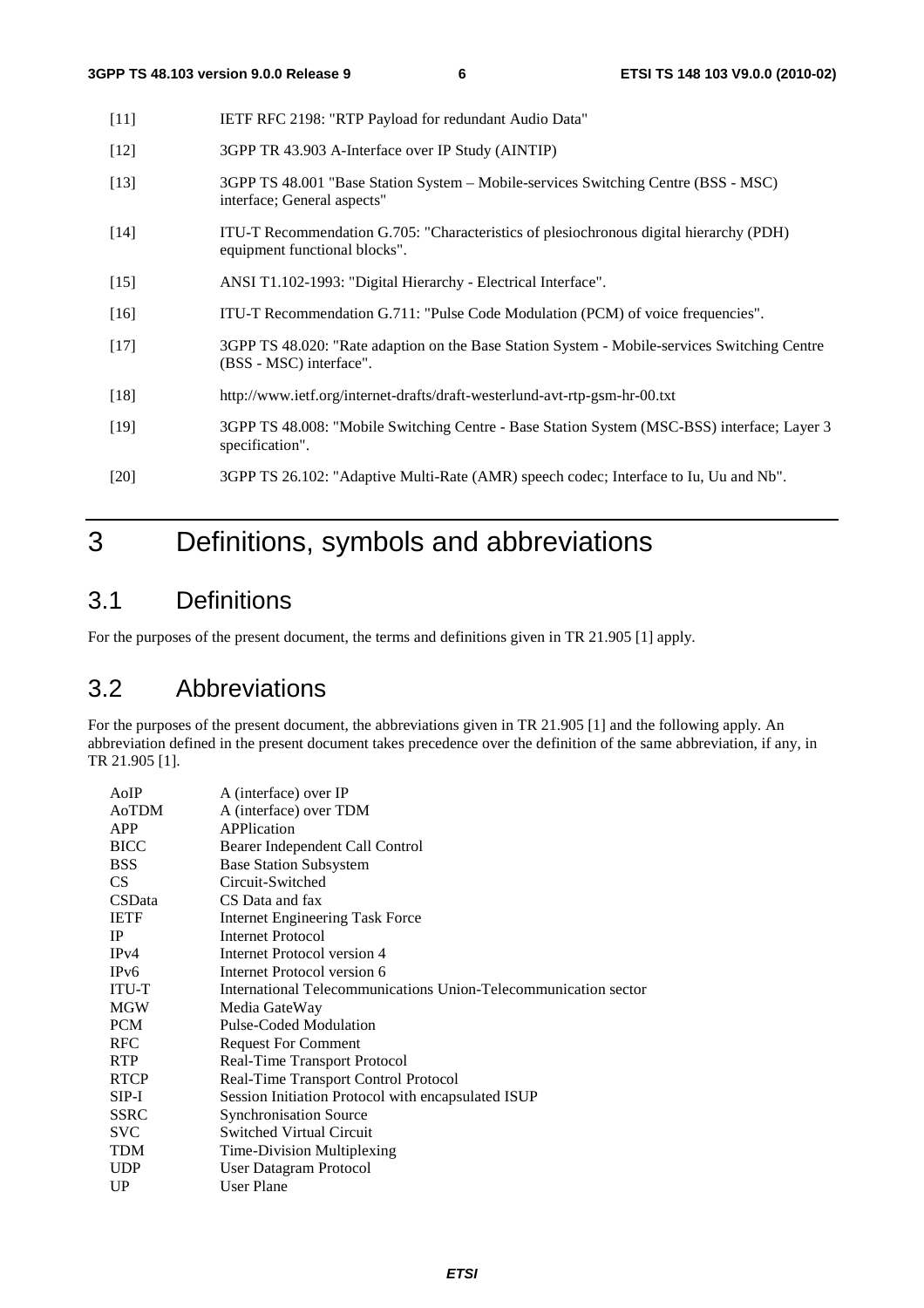### 4 Transport over TDM

The present chapter describes the transport on the A Interface UP over E1/T1 interface; for more information see 3GPP TS 48.001 [13]. Figure 4.1 shows the protocol stack for the transport network user plane on the A interface.



#### **Figure 4.1: TDM Protocol stack for the A interface user plane**

Layer 1 shall utilise digital transmission:

- at a rate of 2 048 kbit/s with a frame structure of 32 x 64kbit/s time slots, as specified in ITU-T Recommendation G.705 [14] clause 3 for E1 interface; or
- at a rate of 1 544 kbit/s with a frame structure of 24 x 64 kbit/s time slots, as specified in T1.102 specification for T1 interface [15].

The payload is either PCM encoded speech (see ITU-T Recommendation G.711 [16]) or CSData (see 3GPP TS 48.020  $[17]$ ).

### 5 Transport over IP

### 5.1 General

The present chapter describes the transport of the A-Interface User Plane Payload by RTP/UDP/IP. Figure 5.1 shows the protocol stack.

| Payload (PCM-coded speech, or |  |
|-------------------------------|--|
| compressed speech or CSData)  |  |
| RTP                           |  |
| UDP                           |  |
| IPv4 or IPv6                  |  |
|                               |  |

#### **Figure 5.1: IP Protocol stack for the A-Interface user plane**

The specific carrying way at physical/link layer of the IP protocol is not limited by the present document; if Ethernet is adopted, link layer will be MAC protocol while if IPoE1 or POS is adopted, link layer will be PPP protocol. Nevertheless at least Ethernet should be supported.

### 5.2 IP

IPv4 (RFC 791 [2]) shall be supported

IPv6 (RFC 2460 [3]) may be supported as an option.

One BSS/MGW pair may be connected via several IP interfaces.

### 5.3 UDP

The UDP Protocol (see RFC 768 [4]) shall be applied.

Two consecutive port numbers shall be used at each BSS/MGW for the RTP connection and for the optional RTCP connection that corresponds to a single A interface UP connection. Two such consecutive port numbers are termed "port number block" in what follows. The first port number shall be even and shall be assigned to the RTP protocol. For a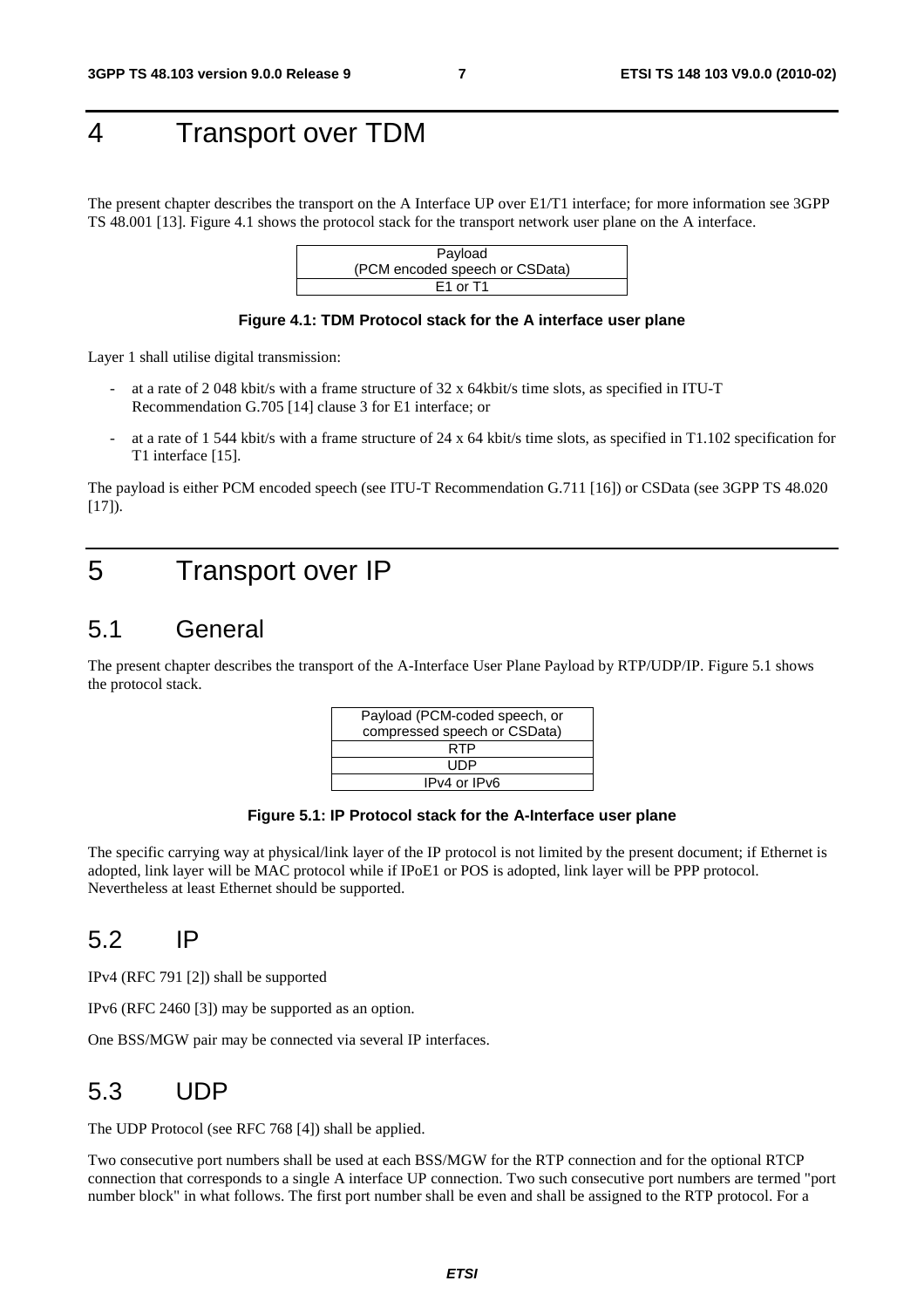given BSS/MGW, the same port shall be used to send and to receive RTP PDUs. The next port number shall be assigned to the RTCP protocol. This port shall be reserved even if the optional RTCP protocol is not used.

If multiplexing is applied with or without header compression, the source UDP port number shall indicate the local termination used to combine the multiplexed packet and the destination UDP port number shall indicate the remote port number where PDUs are demultiplexed. The negotiation of whether multiplexing is applied and of the destination UDP port is described in sub-clause 5.5.3.2. If multiplexing was negotiated for an A interface UP user plane connection, the BSS/MGW may apply multiplexing by sending all packets of the user plane connection (multiplexed with other user plane connections packets) towards the negotiated destination UDP port.

### 5.4 Transport without RTP multiplexing

#### 5.4.1 Introduction

User Plane transport without RTP multiplexing is default and shall be supported. It shall be applied after call setup, until a User Plane transport with RTP-multiplexing is negotiated via RTCP, see clause 5.5. RTCP, see RFC 3550 [5] may be applied in AoIP, it is optional. A BSS or MSC may ignore incoming RTCP packets on AoIP.

#### 5.4.2 RTP

The RTP protocol (see RFC 3550 [5]) shall be applied.

#### 5.4.2.1 RTP Header

The RTP Header Fields shall be used as described in the following sub-clauses:

#### 5.4.2.1.1 Version

RTP Version 2 shall be used.

#### 5.4.2.1.2 Padding

Padding shall not be used.

#### 5.4.2.1.3 Extension

The RTP Header extension shall not be used.

#### 5.4.2.1.4 Contributing Source (CSRC) count

There is zero CSRC.

#### 5.4.2.1.5 Marker Bit

The marker bit shall be used as specified for the RTP profile applicable for the used payload. If AMR or AMR-WB speech is received via the GSM radio interface, then an ONSET frame precedes the first speech frame. This ONSET Frame is transported in a separate RTP packet and shall also have the Marker Bit set to "1". Also the next RTP packet, which contains the first speech frame of the talkspurt, shall have the Marker Bit set to "1". In case of lost speech frames due to radio errors or due to FACCH frame stealing the Marker bit shall not be set in the first speech frame after that interruption.

#### 5.4.2.1.6 Payload Type

See sub-clause 5.4.2.2.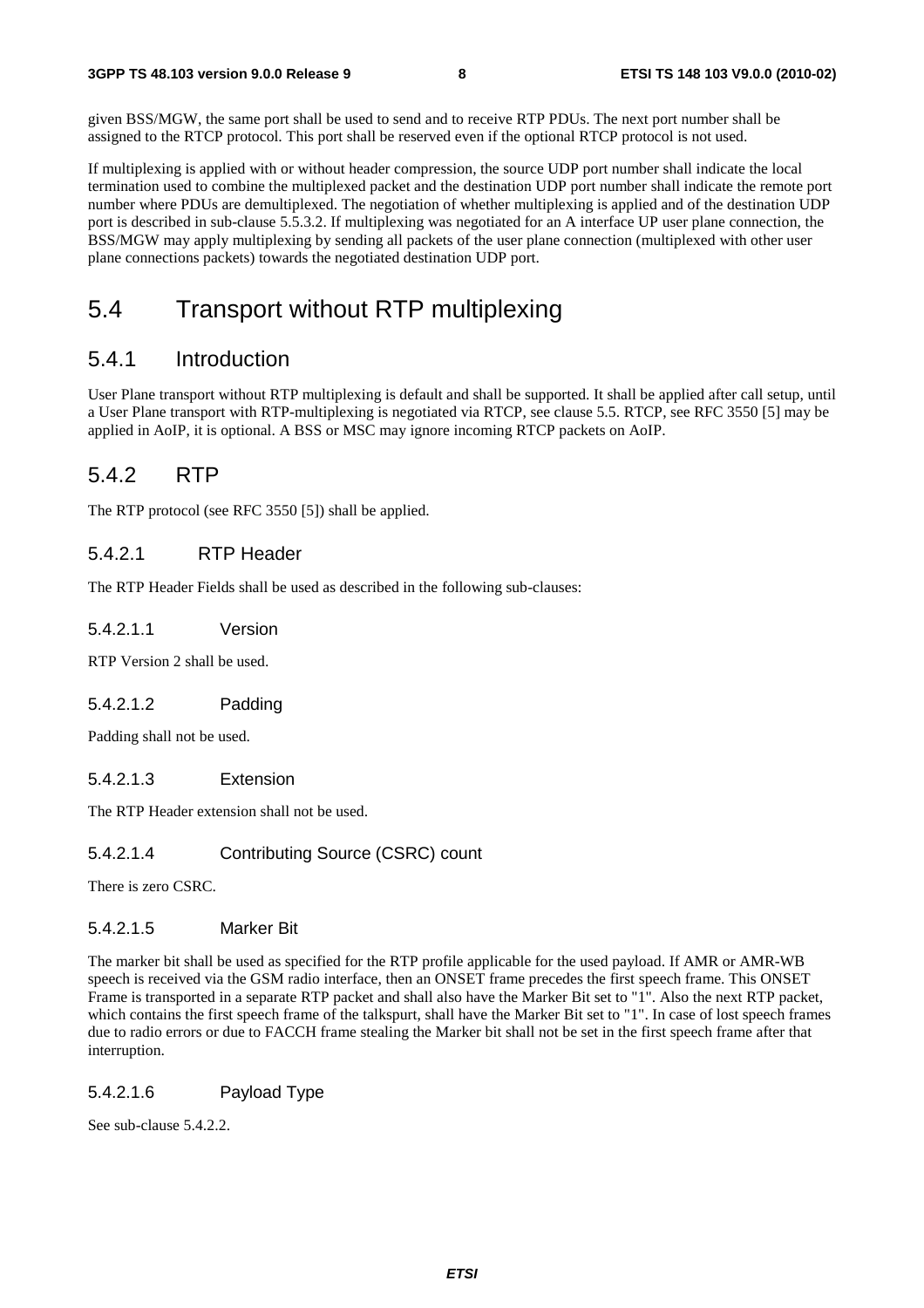#### 5.4.2.1.7 Sequence Number

The sequence number shall be supplied by the source (BSS or MGW) of an RTP packet. RTP sequence numbering is based on sent RTP packets, not on expected speech frames. If frames are lost or stolen on the radio interface and the codec does not support Bad or No\_Data frame types, no RTP packet is sent in uplink direction and the RTP Sequence Number is not incremented, until a next frame is sent in RTP. This ensures that the receiver of the RTP stream can detect lost RTP packets by inspecting the RTP Sequence Number.

#### 5.4.2.1.8 Timestamp

The timestamp shall be supplied by the source (BSS or MGW) of a RTP PDU. Depending of the (pseudo) codec used a clock frequency of either 8 or 16 kHz shall be used, as described in sub-clause 5.4.2.2. In case of lost or stolen frames on the radio interface or in case of an interruption of the RTP stream due to handover, the RTP Timestamp shall be incremented as if no frame would have been lost. This ensures that the receiver of the RTP stream can regenerate the time signal correctly.

NOTE: **IETF RFC 3550 [5] specifies that the RTP timestamp is based on the sampling instant of the source** Encoder. In case of a circuit switched radio interface the source Encoder for the uplink is within the mobile station. But the radio interface does not support the transfer of a RTP Timestamp. The clock synchronisation between mobile station and BSS is, however, very precise and so the BSS can take the role of the source Encoder and provide the RTP time stamp.

#### 5.4.2.1.9 Synchronisation Source (SSRC)

The source (BSS or MGW) of a RTP PDU shall supply a SSRC. The receiver of a RTP PDU may ignore the SSRC if it does not use RTCP.

#### 5.4.2.1.10 CSRC list

This list is empty, i.e. not present.

#### 5.4.2.2 RTP Payload

The packing of the RTP Payload for each Speech Codec Type is specified in TS 26.102 [20].

When defined as such by IETF for a given Speech Codec (see RFC 3550 [5]) and RFC 3551 [7]) the "Static" Payload Type is used; otherwise for RTP profiles for which IETF defines the Payload Type as "Dynamic" (e.g. for AMR codecs, see RFC4867 [10]) a fixed Payload Type is defined for AoIP in the range of the dynamic Payload Types, see below.

The mapping between transported RTP payloads and their associated Payload Type is as follows: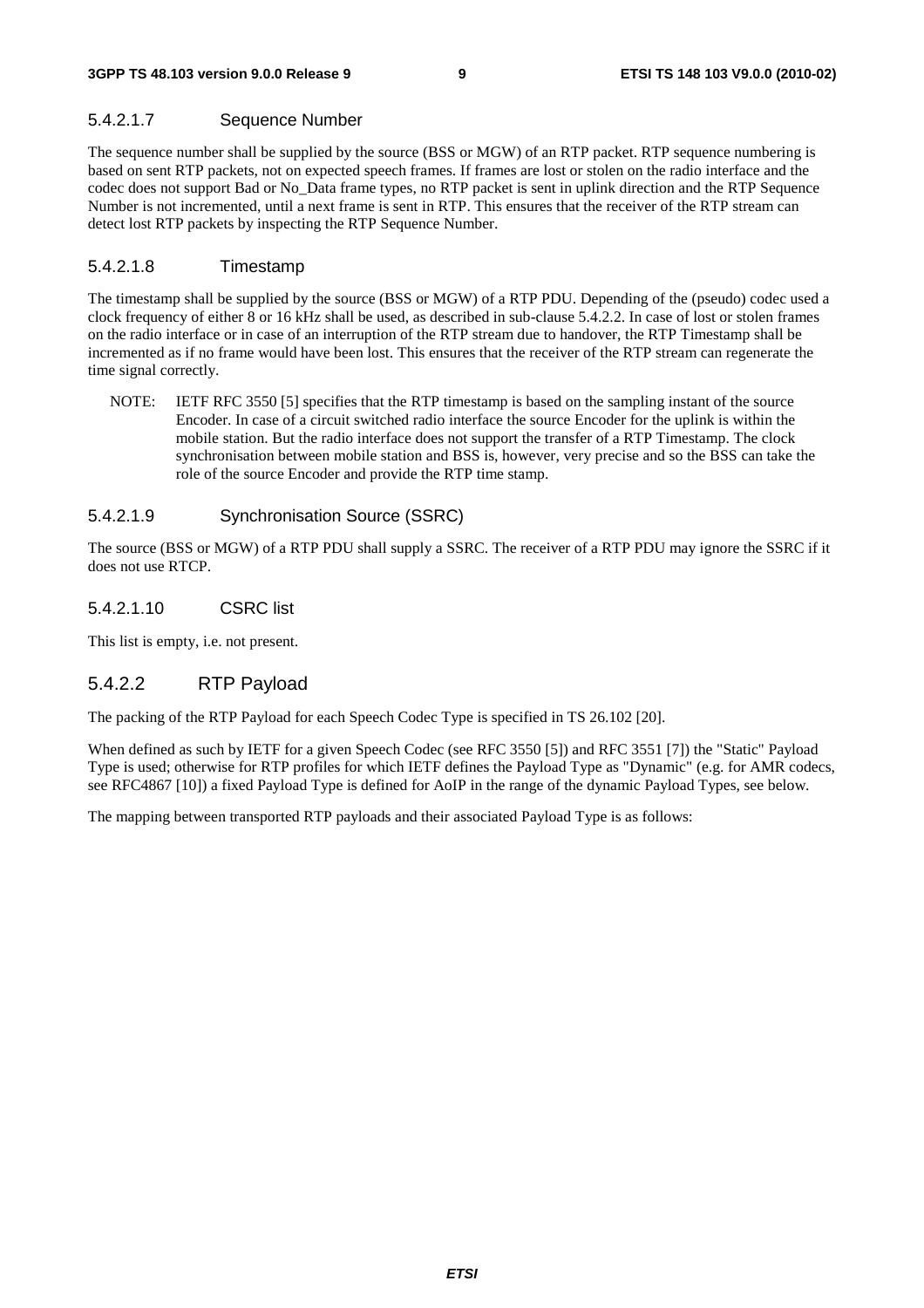|              | Type of data transported                  | <b>RTP Payload Type</b> | <b>Clock frequency</b>    |
|--------------|-------------------------------------------|-------------------------|---------------------------|
|              | PCM $\mu$ -law encoded speech (G.711)     | 0 (see RFC 3551 [7])    | 8 kHz (see RFC 3551 [7])  |
|              | PCM A-law encoded speech (G.711)          | 8 (see RFC 3551 [7])    | 8 kHz (see RFC 3551 [7])  |
| Compressed   | <b>GSM FR codec</b>                       | 3 (see RFC 3551 [7])    | 8 kHz (see RFC 3551 [7])  |
| Speech       | (3GPP TS 46.010)                          |                         |                           |
|              | <b>GSM EFR codec</b>                      | 110                     | 8 kHz (see RFC 3551 [7])  |
|              | (3GPP TS 46.060)                          |                         |                           |
|              | <b>GSM HR codec</b>                       | 111                     | 8 kHz (see [18])          |
|              | (3GPP TS 46.020)                          |                         |                           |
|              | Narrow Band AMR codecs (i.e. FR AMR,      | 112                     | 8 kHz (see RFC4867 [10])  |
|              | HR AMR and OHR AMR codecs)                |                         |                           |
|              | (3GPP TS 29.190)                          |                         |                           |
|              | Wide Band AMR codecs (i.e. AMR-WB,        | 113                     | 16 kHz (see RFC4867 [10]) |
|              | OFR AMR-WB and OHR AMR-WB codecs)         |                         |                           |
|              | (3GPP TS 29.190)                          |                         |                           |
| CSData       | Without RTP redundancy (redundancy        | 120                     | 8 kHz (see RFC 4040 [9])  |
| (Clear Mode  | $level = 1$                               |                         |                           |
| pseudo-codec | (3GPP TS 48.008 and TS 48.020)            |                         |                           |
| – see RFC    |                                           |                         |                           |
| 4040 [9])    |                                           |                         |                           |
|              | With RTP redundancy (redundancy level $=$ | 121                     | 8 kHz (see RFC 4040 [9]   |
|              | 2 or 3)                                   |                         | and RFC 2198 [11])        |
|              | (3GPP TS 48.008 and TS 48.020)            |                         |                           |
|              | See sub-clause 5.6 for the format         |                         |                           |
|              | description                               |                         |                           |

**Table 5.4.2.2.1: Type of data transported versus RTP Payload Type** 

#### 5.4.2.3 RTP Packetization Time

The RTP Packetization Time is not negotiated for AoIP, but set to a predefined fixed value, see TS 26.102 [20].

For compressed speech on the A-Interface the Packetization Time is identical to the Speech Frame length and that is 20ms for all 3GPP Codec Types.

For PCM-coded speech (ITU-T G.711, A-law and μ-law) the Packetization Time is predefined to 20ms for AoIP.

For CSData the Packetization Time is predefined to 20ms, when no redundancy is used. In case of RTP Redundancy more than one consecutive data block are included in one RTP packet. But for each of these data blocks the Packetization Time is predefined to 20ms.

#### 5.4.3 RTCP

RTCP (see RFC 3550 [5]) may be applied. The use of the RTCP protocol is optional.

A BSS/MGW may ignore incoming RTCP PDUs.

### 5.5 Transport with RTP multiplexing

#### 5.5.1 Introduction

This sub-clause specifies an optional transport format for the A interface and IP transport that allows transporting several RTP payload PDUs of different user plane connections within one UDP/IP packet, and the corresponding backward compatible signalling extensions required to negotiate the use of this transport option. Use of this transport format saves bandwidth in the IP network (bandwidth gains for the Nb interface are evaluated in 3GPP TR 29.814 [8]).

Bandwidth saving is achieved by multiplexing several RTP payload PDUs within one UDP/IP packet. As an option, the RTP header may be compressed in addition. Two transport formats are specified accordingly.

As specified in sub-clause 5.5.3.1 RTP multiplexing shall not be applied if RTP redundancy has been negotiated.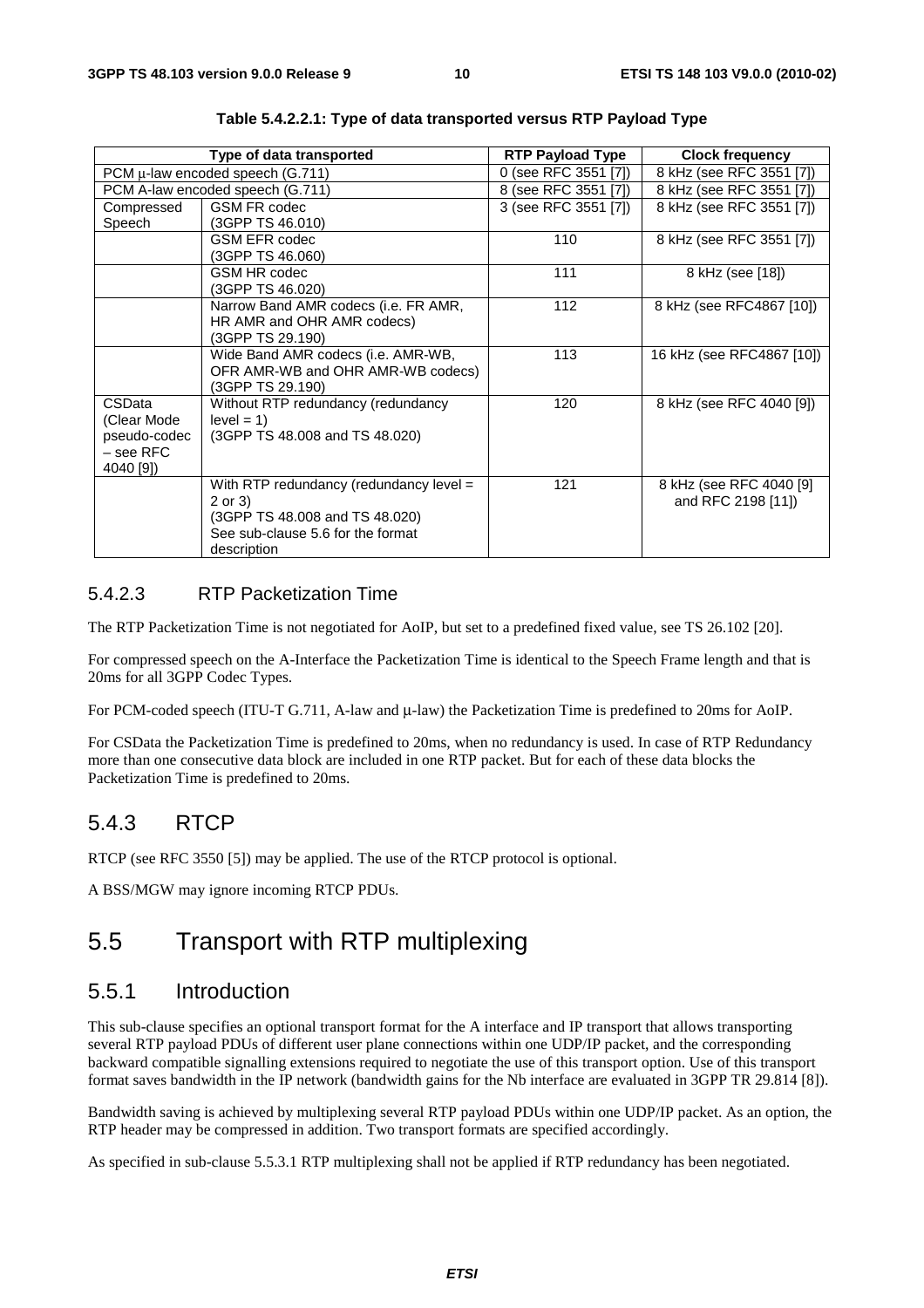### 5.5.2 RTP

#### 5.5.2.1 Transport format for multiplexing without RTP header compression

Several RTP payload PDUs sent to the same IP address are multiplexed within one single UDP/IP packet over the A interface. If DiffServ is applied, all multiplexed PDUs also need to share the same Diffserv class. The multiplexing shall only be used with RTP packets. RTCP shall be transported normally by UDP/IP packets.

Use of multiplexing shall be negotiated between BSS and MGW, as specified in sub-clause 5.5.3.2.

Before each multiplexed RTP/codec payload PDU inserted into the UDP/IP packet a "Multiplex Header", which identifies the multiplexed packet, shall be inserted.

| <b>Bits</b>     |   |   |                                                             |               |                |  |   | <b>Number</b>  |                  |
|-----------------|---|---|-------------------------------------------------------------|---------------|----------------|--|---|----------------|------------------|
| 7               | 6 | 5 | 4                                                           | 3             | $\overline{2}$ |  | 0 | of Octets      |                  |
|                 |   |   | Source IP, Dest IP,                                         |               |                |  |   | 20/40          | IP               |
|                 |   |   | Source Port, Dest Port = <mux port="" udp="">, Length</mux> |               |                |  |   | 8              | <b>UDP</b>       |
| $T=0$           |   |   |                                                             | Mux $ID =$    |                |  |   | 2              | <b>Multiplex</b> |
|                 |   |   | (Destination UDP Port of non-multiplexed PDU) /2            |               |                |  |   |                | Header           |
|                 |   |   | Length Inidicator $(LI) = n$                                |               |                |  |   |                |                  |
| R               |   |   |                                                             | Source $ID =$ |                |  |   | $\overline{2}$ |                  |
|                 |   |   | (Source UDP Port of non-multiplexed PUD) /2                 |               |                |  |   |                |                  |
|                 |   |   | Full RTP packet                                             |               |                |  |   | n              | <b>RTP</b>       |
|                 |   |   |                                                             |               |                |  |   |                | header           |
|                 |   |   |                                                             |               |                |  |   |                | <b>RTP</b>       |
|                 |   |   |                                                             |               |                |  |   |                | Payload          |
|                 |   |   | <b>Multiplex Header</b>                                     |               |                |  |   | 5              | <b>Multiplex</b> |
|                 |   |   |                                                             |               |                |  |   |                | Header           |
| Full RTP packet |   |   |                                                             |               |                |  | m | <b>RTP</b>     |                  |
|                 |   |   |                                                             |               |                |  |   |                | Header           |
|                 |   |   |                                                             |               |                |  |   |                | <b>RTP</b>       |
|                 |   |   |                                                             |               |                |  |   |                | Payload          |
|                 |   |   | $\cdots$                                                    |               |                |  |   |                |                  |

#### **Figure 5.5.2.1.1: UDP/IP Packet with multiplexed RTP payload PDUs without RTP header compression**

The Multiplex Header includes:

T bit.

 The field has two possible values, 0 for indicating full packet and 1 for indicating compressed packet. Value 0 shall be used for an uncompressed RTP header, as described in the present sub-clause.

Mux ID, 15 bits.

 For identification of different user plane connections. The value shall be the UDP destination port of the corresponding non-multiplexed RTP packet divided by two (only even numbered ports are used for RTP sessions).

Length Indicator (LI), 8 bits, unsigned integer.

 Gives the length of the multiplexed RTP PDU packet (RTP header + RTP Payload) in bytes (the last byte of the RTP PDU is padded to the next byte boundary if necessary). Maximum length is 255 bytes. This LI allows calculating where the next Multiplex Header for the next multiplexed RTP PDU packet starts.

R bit.

Reserved for future use. Shall be set to 0 by the sending entity and be ignored by the receiving entity.

Source ID, 15 bits.

 For identification of the different connections. The value shall be the source UDP port of the corresponding nonmultiplexed RTP PDU packet divided by two (only even numbered ports are used for RTP sessions). This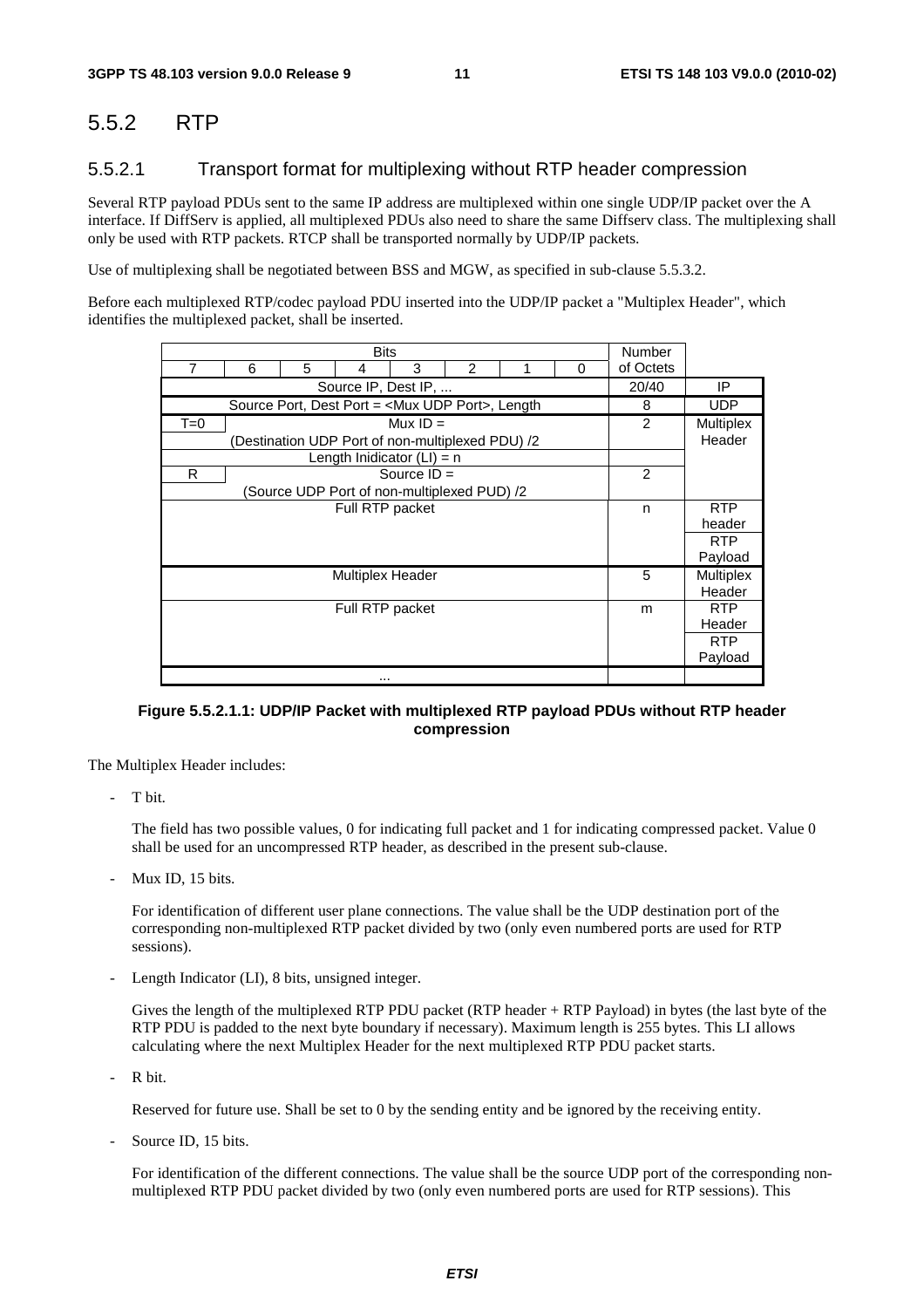information is transferred to permit the receiving node to optionally detect and filter illegitimate packets (e.g. packets received from the peer termination previously associated to the receiving termination).

The multiplexed RTP payload PDU shall be inserted in the IP/UDP packet directly after the corresponding Multiplex Header. The multiplexed RTP payload PDU shall consist of the full RTP header and the RTP payload. If the multiplexed RTP payload PDU does not end at a byte boundary, then the remaining bits of its last byte shall be padded with zeros.

#### 5.5.2.2 Transport format for multiplexing with RTP header compression

To achieve even better bandwidth savings, the RTP header may optionally be compressed. This is possible since the RTP header includes many static fields that remain unchanged during an RTP session (see sub-clause 5.4.2.).

Use of RTP header compression shall be negotiated between BSS and MGW, as specified in sub-clause 5.5.3.2.

At least the first two RTP packets of each RTP session shall be sent with their full RTP header to allow the receiver to store the full header and use it in decompression. RTP packets shall also be sent with their full RTP header till receipt of a RTCP packet from the peer indicating support of RTP header compression. Subsequent packets may be sent with a compressed RTP header. If a BSS/MGW does not receive any of the initial RTP packets with a full RTP header, the BSS/MGW shall assume that the fields of the RTP header other than those present in the compressed RTP header are set as defined in sub-clause 5.4.2, and shall therefore not consider this as an error.

Before each multiplexed RTP payload PDU inserted into the UDP/IP packet a Multiplex Header, which identifies the multiplexed packet, shall be inserted

| <b>Bits</b>             |   |                       |                                                              |                       |           |  |       |                         |
|-------------------------|---|-----------------------|--------------------------------------------------------------|-----------------------|-----------|--|-------|-------------------------|
|                         | 6 | 5                     |                                                              |                       | of Octets |  |       |                         |
|                         |   |                       | Source IP, Dest IP,                                          |                       |           |  | 20/40 | IP                      |
|                         |   |                       | Source Port, Dest Port= <mux port="" udp="">, Length, </mux> |                       |           |  | 8     | <b>UDP</b>              |
| $T=1$                   |   |                       | Mux $ID =$                                                   |                       |           |  | 2     | <b>Multiplex Header</b> |
|                         |   |                       | (Destination UDP Port of non-multiplexed PDU) / 2            |                       |           |  |       |                         |
|                         |   |                       | Length Indicator $(LI) = n + 4$                              |                       |           |  |       |                         |
| R                       |   |                       | Source $ID =$                                                |                       |           |  | 2     |                         |
|                         |   |                       | (Source UDP Port of non-multiplexed PDU) /2                  |                       |           |  |       |                         |
|                         |   |                       | Sequence Number (SN)                                         |                       |           |  |       | Compressed RTP header   |
|                         |   |                       | Timestamp (TS)                                               |                       |           |  | 2     |                         |
| M                       |   |                       | Payload Type (PT)                                            |                       |           |  |       |                         |
|                         |   |                       | RTP payload                                                  |                       |           |  | n     | <b>RTP Payload</b>      |
| <b>Multiplex Header</b> |   |                       |                                                              |                       |           |  |       | <b>Multiplex Header</b> |
|                         |   | Compressed RTP header | 4                                                            | Compressed RTP header |           |  |       |                         |
|                         |   | RTP payload           | m                                                            | RTP payload           |           |  |       |                         |
|                         |   |                       |                                                              |                       |           |  |       |                         |

#### **Figure 5.5.2.2.1: UDP/IP Packet with multiplexed RTP payload PDUs with RTP header compression**

The Multiplex Header shall be used as described in sub-clause 5.4.3.2. However, the T bit shall be set for a compressed RTP header, as described in the present sub-clause. The Length Indicator gives the length of the multiplexed RTP PDU packet in bytes (compressed RTP header + RTP Payload).

The multiplexed RTP payload PDU shall be inserted in the IP/UDP packet directly after the corresponding Multiplex Header. The multiplexed RTP payload PDU shall consist of the compressed RTP header described below followed by the full RTP payload, as for sub-clause 5.4.2.1. If the multiplexed RTP payload PDU does not end at a byte boundary, then the remaining bits of its last byte shall be padded with zeros.

The compressed RTP header shall include the following fields taken from the uncompressed RTP header:

- Sequence number (SN), 8 bits.

 The field is the least significant byte of the original RTP sequence number (RFC 3550 [29]), hence the sequence number is shortened from 16 bits to 8 bits (which allows to identify 256 consecutive packets). Sub-clause 5.4.2.1.7 is applicable.

Timestamp (TS), 16 bits.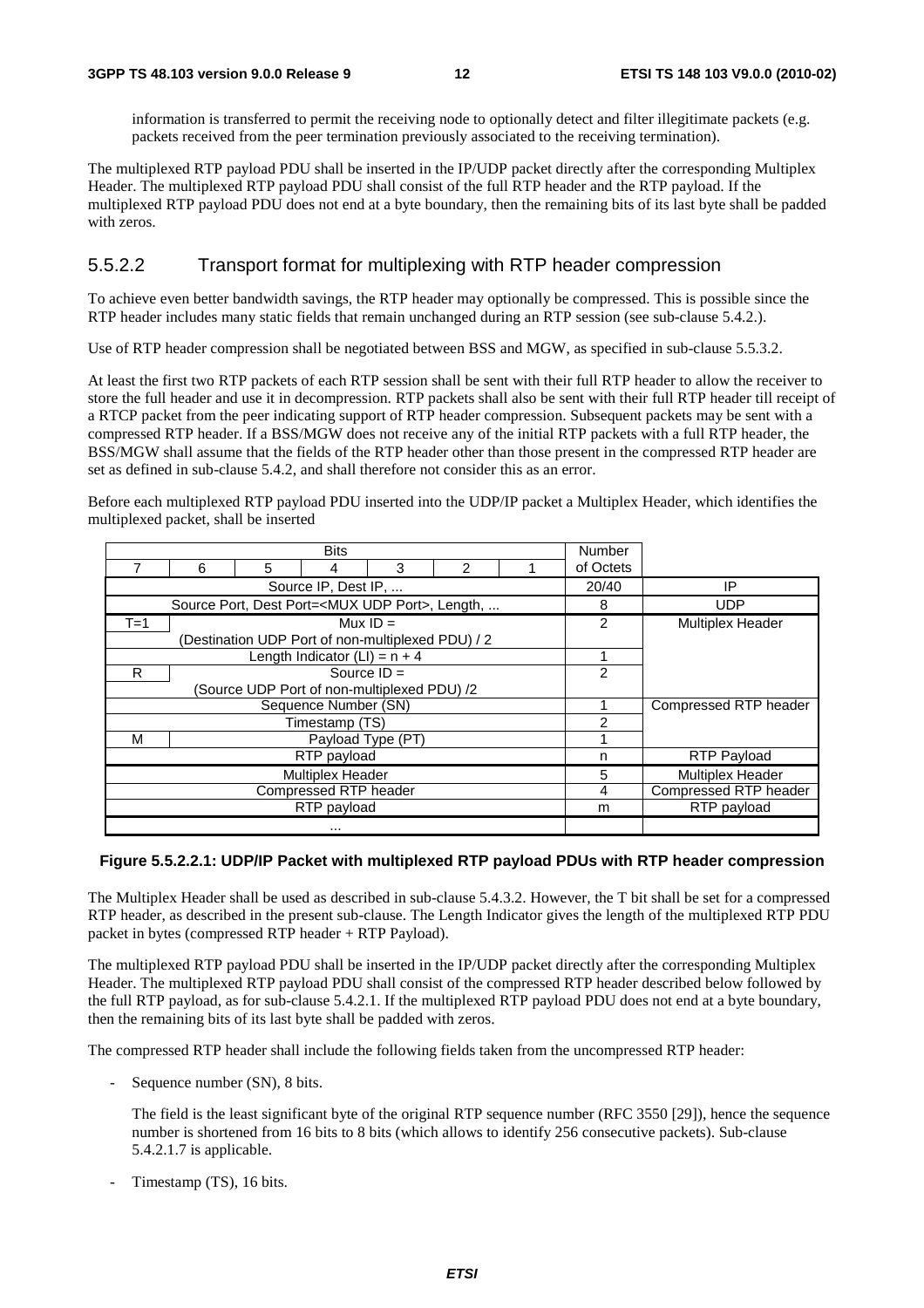The TS field is the two least significant bytes of the original RTP timestamp (RFC 3550 [5]), hence the length is half of the original resulting in modulo of 8 seconds (resp 4 seconds) with 8 kHz (resp 16 kHz) clock reference. Sub-clause 5.4.2.1.8 is applicable.

- Marker bit, 1 bit (see sub-clause 5.4.2)
- Payload Type, 7 bits (see sub-clause 5.4.2)
- NOTE: These RTP fields may change during a connection and thus need to be transferred within each packet for RTP payload. All other RTP fields do not change (see sub-clause 5.4.2).

#### 5.5.3 RTCP

#### 5.5.3.1 General

A BSS/MGW wishing to apply RTP multiplexing shall use RTCP (see RFC 3550 [5]) to negotiate multiplexing.

RTCP shall be used separately for each user plane connection. RTCP shall be transported by UDP/IP packets as described in sub-clause 5.4.3. and not included in IP/UDP packets using the multiplexing format described above.

Multiplexing negotiation shall not be performed for user plane connections for which RTP redundancy is used.

#### 5.5.3.2 Multiplexing negotiation via RTCP

RTCP shall be used to negotiate the use of multiplexing. A 3GPP-specific RTCP Multiplexing packet is specified in sub-clause 5.5.3.3. for this purpose, and may be sent as a non-compound RTCP packet. It may also be added to compound RTCP packets following the principles of RFC 3550 [5]. The Multiplexing RTCP packet indicates:

- if multiplexing without RTP header compression is supported;
- if multiplexing with RTP header compression is supported;
- the local UDP port where to receive multiplexed data streams,
- if multiplexing is selected.

When setting up a new user plane connection, both peer BSS and MGW of an UP connection shall start to send data without applying multiplexing and may indicate their readiness to receive multiplexed data streams by including the new RTCP Multiplexing packet in the initial and all subsequent RTCP packets they send. A BSS/MGW shall always announce the same multiplexing capabilities and the same UDP port where to receive multiplexed data streams in all the RTCP Multiplexing packets it sends for a given RTP session. BSS/MGW should preferably send their initial RTCP packet at the very beginning of the RTP session to be able to apply multiplexing as soon as possible, and may repeat it with shorter interval than regular RTCP transmission interval in the beginning to provide resilience against packet loss. A BSS/MGW sending a Multiplexing packet indicating support of multiplexing shall be ready to receive multiplexed packets at the announced UDP port. A single UDP port for multiplexing shall be used per destination IP address.

A BSS/MGW receiving an RTCP packet, where the peer indicated its readiness to receive multiplexed data streams, may apply multiplexing to send the corresponding RTP data streams towards the sender of the RTCP packet. If the BSS/MGW decides to apply multiplexing, it can immediately start sending multiplexed data streams towards the corresponding UDP multiplexing port announced in the received RTCP Multiplexing packet. The BSS/MGW shall indicate in subsequent RTCP Multiplexing packets if it applies multiplexing with or without header compression for the given user connection

A BSS/MGW that does not receive RTCP or receives RTCP without the RTCP Multiplexing packet shall continue to send data for the user connection without applying multiplexing.

A BSS/MGW that does not support multiplexing will ignore the unknown received RTCP Multiplexing packet according to RTCP procedures and will continue to send data for the user connection without applying multiplexing.

Sending of a RTCP Multiplexing packet indicating readiness to receive multiplexed data streams does not necessarily mean that the BSS/MGW is ready to send multiplexed data streams, i.e. multiplexing may be applied on a single or on both directions for a given RTP session.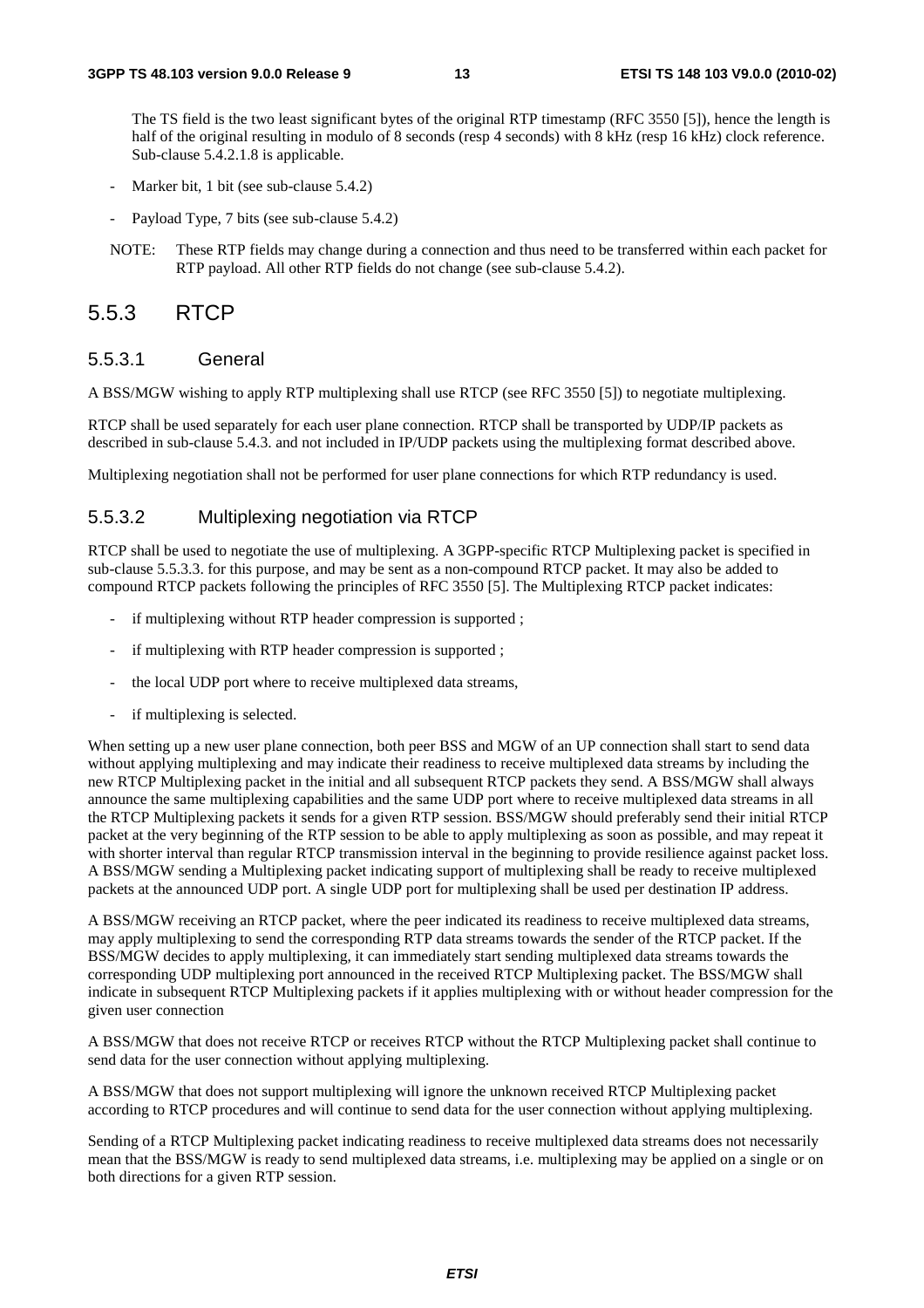#### 5.5.3.3 RTCP Multiplexing packet

The format of the RTCP Multiplexing packet is specified in figure 5.5.3.3.1.

| <b>Bits</b>                                    |                            |   |              |  |   |             |            | Number of |           |
|------------------------------------------------|----------------------------|---|--------------|--|---|-------------|------------|-----------|-----------|
|                                                | 6<br>5<br>3<br>2<br>ი<br>4 |   | Octets       |  |   |             |            |           |           |
| $V = 2$<br>D<br>subtype                        |                            |   |              |  |   |             | APP packet |           |           |
|                                                |                            |   | $PT=APP=204$ |  |   |             |            |           | header    |
|                                                |                            |   | Length       |  |   |             |            |           |           |
|                                                |                            |   | SSRC/CSRC    |  |   |             |            |           |           |
|                                                |                            | 4 |              |  |   |             |            |           |           |
| Selection<br><b>MUX</b><br>Reserved=0000<br>СP |                            |   |              |  | 2 | Application |            |           |           |
| Reserved=00000000                              |                            |   |              |  |   |             |            |           | dependent |
| Local MUX UDP port /2<br>Reserved=0            |                            |   |              |  |   | 2           | data       |           |           |
|                                                |                            |   |              |  |   |             |            |           |           |

#### **Figure 5.5.3.3.1: RTCP Multiplexing packet**

The APP packet header includes :

- version (V), 2 bits

 Identifies the version of RTP, which is the same in RTCP packets as in RTP data packets. RTP Version 2 shall be used.

 $padding (P), 1 bit$ 

As specified in RFC 3550 [4].

subtype, 5 bits.

The following subtype value shall be used :

00001 : RTCP Multiplexing packet

packet type (PT), 8 bits.

Shall contains the constant 204 to identify this as an RTCP APP packet

length, 16 bits.

 As specified in RFC 3550 [4]. The length of this RTCP packet in 32-bit words minus one, including the header and any padding. (The offset of one makes zero a valid length and avoids a possible infinite loop in scanning a compound RTCP packet, while counting 32-bit words avoids a validity check for a multiple of 4.)

SSRC/CSRC, 32 bits.

As specified in RFC 3550 [4].

name, 32 bits.

Shall be set to "3GPP"

The application-dependent data includes :

multiplexing bit (MUX), 1 bit

 Indicates whether multiplexing without RTP header compression is supported or not by the sender of the RTCP packet : set to 0 if not supported, set to 1 if supported.

multiplexing with RTP header compression bit (CP), 1 bit

 Indicates whether multiplexing with RTP header compression is supported or not by the sender of the RTCP packet : set to 0 if not supported, set to 1 if supported.

Selection bits, 2 bits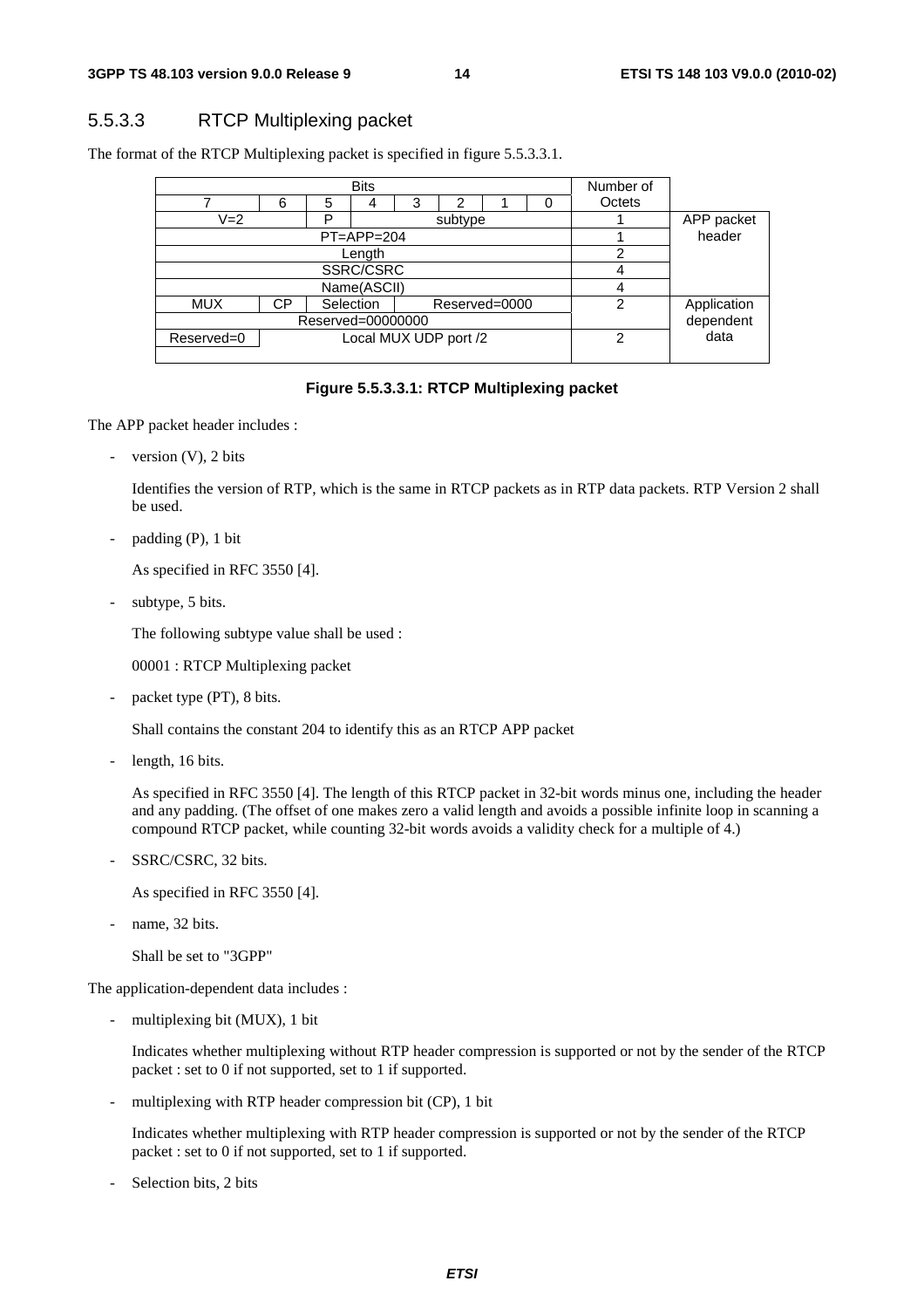Indicates whether the sender of the RTCP packet has selected to apply multiplexing with or without header compression for the user plane packets that it sends on this connection. The following values are defined:

00: no multiplexing is applied

01: multiplexing is applied without RTP header compression

10: multiplexing is applied with RTP header compression

11: reserved

Local MUX UDP port, 15 bits :

 Local UDP port where the sender demands to receive multiplexed data streams. The value shall be the same as the local MUX UDP port divided by two. This parameter shall be ignored by the receiver of the RTCP Multiplexing packet if the MUX and CP bits indicate that multiplexing is not supported.

Reserved bits:

 Extension bits may be added in the RTCP Multiplexing packet in future releases. Reserved bits shall be set to 0 in sent RTCP Multiplexing packet of this release and shall be ignored in incoming RTCP Multiplexing packets.

Extension fields may be added in the RTCP Multiplexing packet in future releases. They shall be ignored by a BSS/MGW implementing an earlier version of the specification.

### 5.6 Transport of CSData

#### 5.6.1 Introduction

The transport of Circuit Switched Data (CSData) across the A-Interface User Plane over IP uses per default no redundancy. A constant bit stream of 64kbps is transported in RTP packets, one every 20ms, with 160 octets payload each. RFC 4040 [9] is used as basis. It is expected that most IP networks provide a sufficiently low RTP packet loss rate and redundancy is not needed, because the errors introduced by the imperfect radio transmission dominate the service performance by far.



**Figure 5.6.1.1: No Redundancy (redundancy level = 1)** 

RTP redundancy may be used for CSData calls in AoIP in networks with noticeable RTP packet losses in order to reduce the data loss rate and improve the success rate of sensitive CSData services (e.g. fax). RTP redundancy increases the transmission delay noticeably and the bandwidth demand across the A-Interface substantially. RTP redundancy shall not be used for speech calls on AoIP. RFC 2198 [11] is used as basis.

RTP redundancy increases the size of RTP packets substantially and is therefore not compatible with RTP multiplexing. On the other hand RTP Multiplexing would not gain much due to the already low overhead caused by this packet size.

RTP redundancy for CSData is negotiated per call between MSC and BSS in BSSMAP, see TS 48.008 [19]. RTP redundancy is always used symmetrically, i.e. the same redundancy level is used in both directions across the A-Interface for a given call. The negotiated RTP redundancy is exactly known to sender and receiver in AoIP.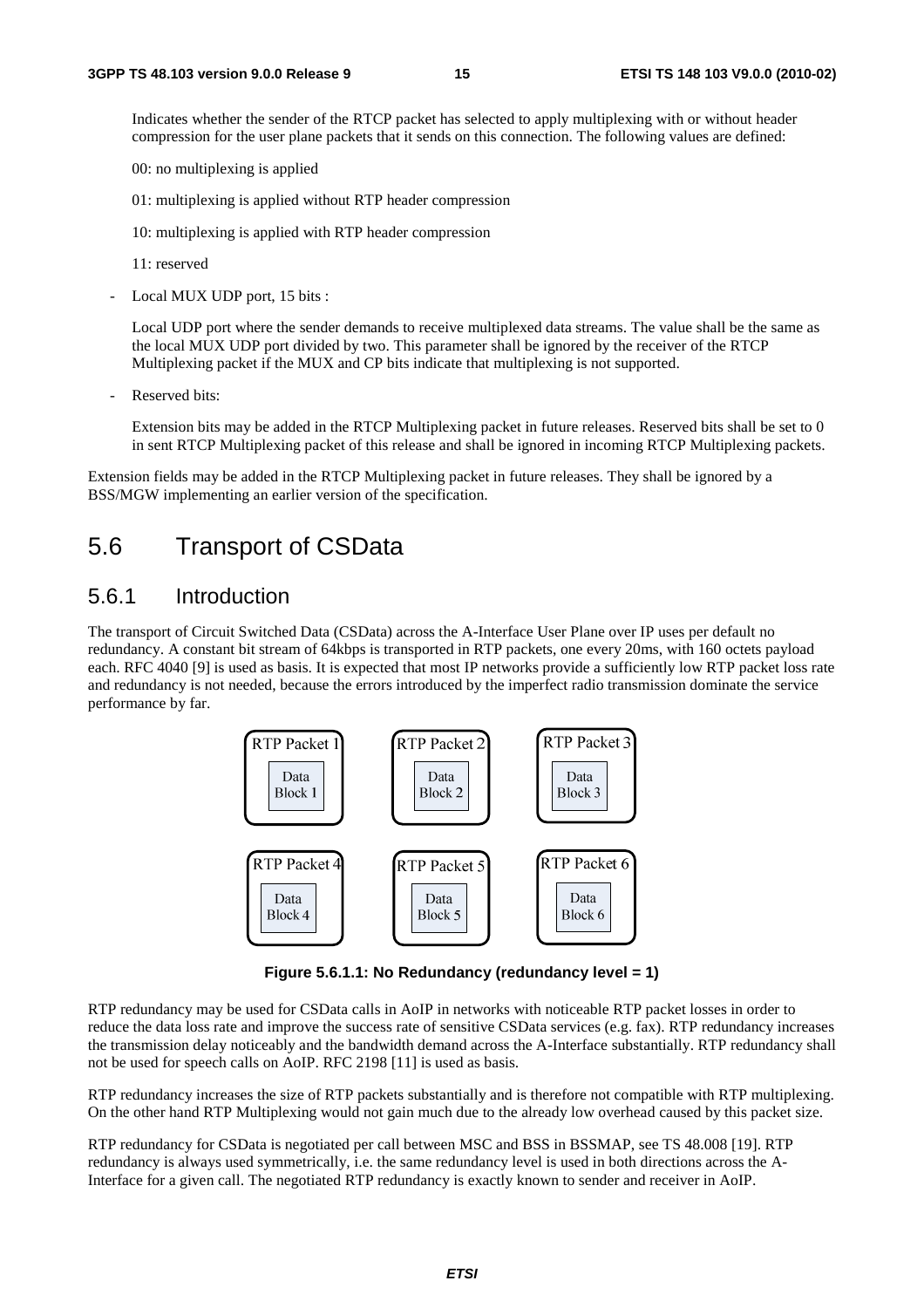For RTP redundancy, several successive data blocks are usually packed (except for start and stop) into one RTP packet. The number of RTP packets is not increased (or only marginally due to start/stop effects). The normal number of successive data blocks in one RTP packet is defined as "redundancy level". Redundancy level 1 denotes the transmission without redundancy (Figure 5.6.1.1).

When RTP redundancy is used, the redundancy level can be either 2 (Figure 5.6.1.2) or 3 (Figure 5.6.1.3).



**Figure 5.6.1.2: RTP packets with redundant data with redundancy level = 2**



**Figure 5.6.1.3: RTP packets with redundant data with redundancy level = 3** 

Each RTP packet with redundancy consists of the "primary" data block and one or two "redundant" data blocks. The Time Stamp of the RTP packet is identical to the Time Stamp of the primary data block. The redundant data blocks have Time Stamp values lower than the primary data block (except when wrap around of timestamp occurs). Note that also RTP packets without redundant data blocks are used in start and stop, when redundancy has been negotiated.

#### 5.6.2 Transport formats for CSData

#### 5.6.2.1 Transport format for CSData without redundancy

If RTP redundancy is not used, then RTP multiplexing may be applied. The following text describes the RTP packet format for CSData on AoIP without RTP multiplexing.

The RTP packet format for CSData is defined in RFC 4040 [9]). For AoIP the RTP Payload Type "120" identifies this RTP Packet as "RTP packet without redundancy". The RTP sequence number is "n". It is incremented by the sender by 1 with every newly sent RTP packet, regardless of the Time Stamp.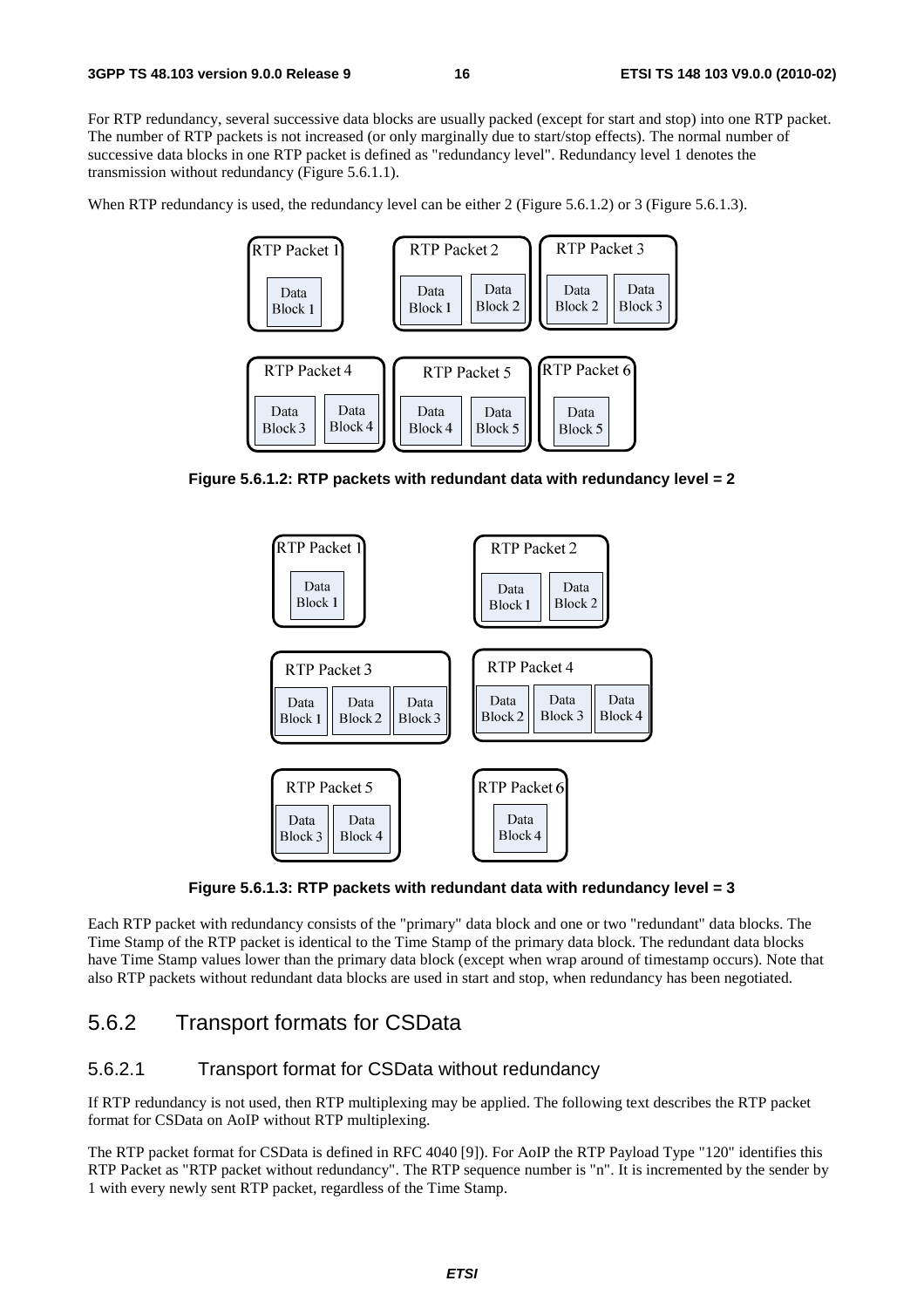The Time Stamp of the RTP Packet is "Tn". It is incremented by the sender as appropriate. Since for AoIP the Packetization Time is fixed to 20ms and the Sampling Clock is fixed to 8000, the Time Stamp is incremented typically by 160.

Due to the fixed Packetization time and Sampling Clock one data block in CSData for AoIP has 160 octets (O1 to O160). The length of the data block is not explicitly given within the RTP packet; it can be derived from the size of the RTP packet minus the overhead (12 octets).

Here the example for one RTP packet for CSData in AoIP with no redundancy (4 octets in one row):

| Octet 1 $(5, 9, )$        | Octet $2(6, 10, )$                       | Octet $3(7, 11, )$                       | Octet 4 (8, 12, )             |  |  |  |  |  |  |
|---------------------------|------------------------------------------|------------------------------------------|-------------------------------|--|--|--|--|--|--|
| $CC=0$<br>$V = 2$         | м<br>$PT = 120$                          | Sequence number of primary data block: n |                               |  |  |  |  |  |  |
|                           | Time Stamp of primary data block: Tn     |                                          |                               |  |  |  |  |  |  |
|                           | Synchronisation Source Identifier (SSRC) |                                          |                               |  |  |  |  |  |  |
| O1 of CSData (primary=Tn) | O <sub>2</sub> of CSData (Tn)            | O3 of CSData (Tn)                        | O <sub>4</sub> of CSData (Tn) |  |  |  |  |  |  |
| $\cdots$                  | $\cdots$                                 | .                                        |                               |  |  |  |  |  |  |
| $\cdots$                  | $\cdots$                                 | $\cdots$                                 | O160 of CSData (Tn)           |  |  |  |  |  |  |

#### **Figure 5.6.2.1.1: RTP packetisation for CSData without redundancy**

#### 5.6.2.2 Transport format for CSData with redundancy

If RTP redundancy is used, then RTP multiplexing shall not be applied. When RTP redundancy is used (redundancy level = 2 or 3) the RTP packet format is further defined in RFC 2198 [11]).

The RTP Payload Type of "121" in AoIP identifies this RTP packet as "RTP packet with redundancy".

RFC 2198 introduces just after the main RTP header (first 12 octets) a sub-header as (example RED=3):

| Octet 1 (5, 9)                                | Octet 2 (6)                             | Octet 3 (7) | <b>Octet 4 (8)</b>         |
|-----------------------------------------------|-----------------------------------------|-------------|----------------------------|
| $\vert$ Block-PT (n-2) = 120 $\vert$<br>$F=1$ | Timestamp-offset of block $(n-2) = 320$ |             | Block-length $(n-2) = 160$ |
| $ Block-PT (n-1) = 120 $<br>$F=1$             | Timestamp-offset of block $(n-1) = 160$ |             | Block-length $(n-1) = 160$ |
| Block-PT $(n) = 120$<br>$F=0$                 |                                         |             |                            |

#### **Figure 5.6.2.2.1: RTP sub-header for CSData with redundancy**

This sub-header includes:

**F** bit: 1 bit: set to 1, if this is a redundant data block and another data block follows 0, if this is the last (primary) data block

**Block-Payload Type**: 7 bits; set to 120 in case of CSData on AoIP.

#### **Timestamp-Offset:** 14 bits;

unsigned integer; specifies the offset with respect to the (main) Time Stamp of the RTP packet. It allows to compute the actual timestamp of the corresponding redundant data block, which equals Time Stamp (data block) = Timestamp (RTP packet) – Timestamp-Offset (data block).

#### **Block Length**: 10 bits

unsigned integer; specifies the size of the data block in octets.

The Block-Payload Type ("120" for AoIP) identifies that the primary and redundant data are packed according to RFC 4040, see above, as specified for AoIP. The Time Stamp of the RTP Packet is identical to the Time Stamp of the primary data block (n), which comes last in the RTP packet. The redundant data block (n-1), which comes before the primary data block, has 160 octets, its Time Stamp (Tn-160) is defined relative to the Time Stamp of the primary data block, i.e. Timestamp-offset  $= 160$ . The block-length of the redundant data (n-1) block is specified.

The length of the primary data block is not explicitly included, it can be derived from the size of the RTP packet minus the overhead minus the size of the redundant data blocks.

Here the example for one RTP packet with RED=2: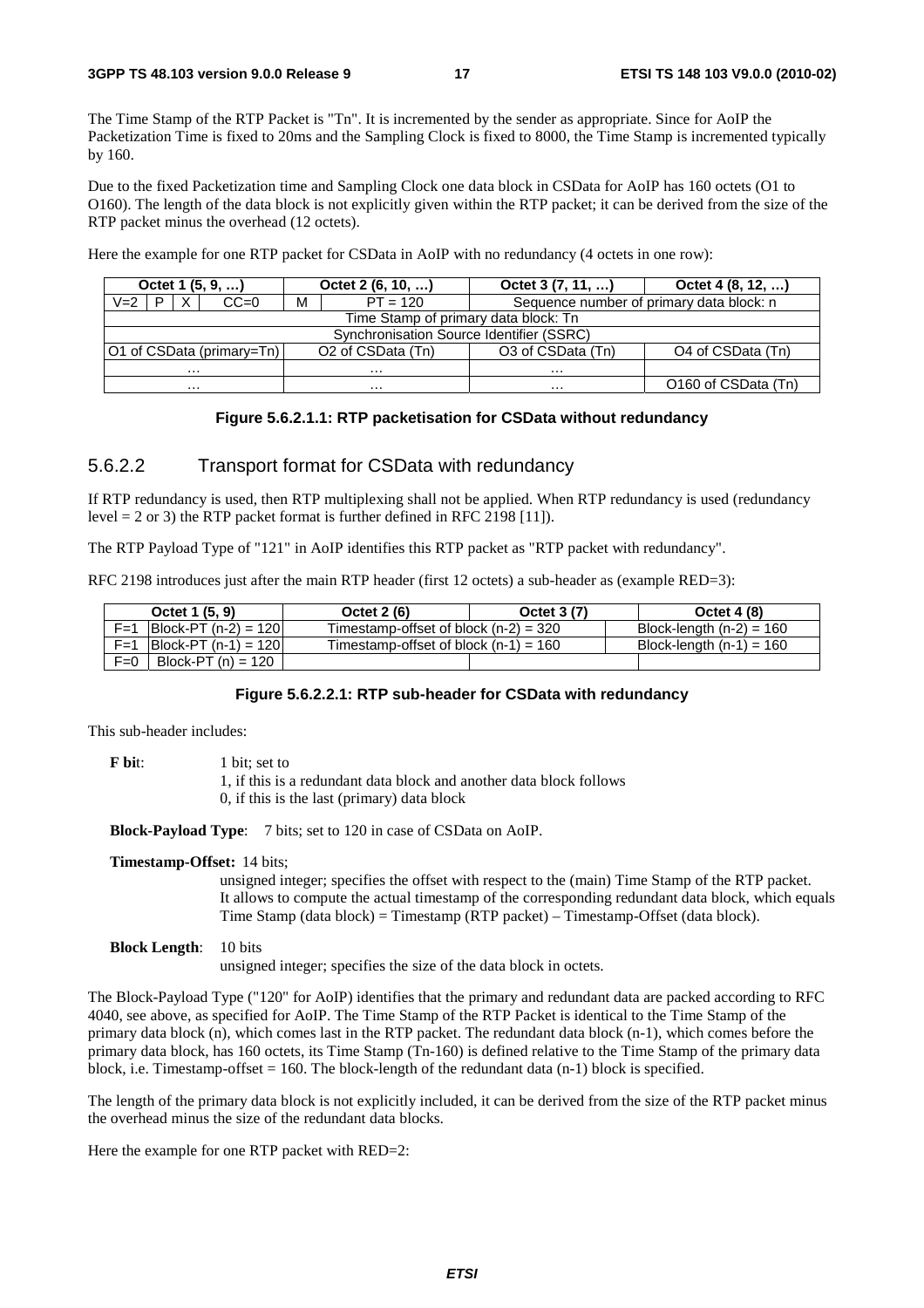|                         | Octet $1(5, 9, )$                    | Octet 2 (6, 10, )                                 | Octet $3(7, 11, )$ |                                          | Octet 4 (8, 12, )     |  |  |  |  |  |
|-------------------------|--------------------------------------|---------------------------------------------------|--------------------|------------------------------------------|-----------------------|--|--|--|--|--|
| $V = 2$                 | P.<br>$CC=0$<br>X                    | Main-PT = $121$<br>М                              |                    | Sequence number of primary data block: n |                       |  |  |  |  |  |
|                         | Time Stamp of primary data block: Tn |                                                   |                    |                                          |                       |  |  |  |  |  |
|                         |                                      | Synchronisation Source Identifier (SSRC)          |                    |                                          |                       |  |  |  |  |  |
|                         | $Block-PT = 120$                     | Timestamp-offset of block $n-1 = 160$             |                    | Block-length $(n-1) = 160$               |                       |  |  |  |  |  |
| $\Omega$                | $Block-PT = 120$                     | O1 of CSData (red=Tn-160)   O2 of CSData (red=Tn- |                    |                                          | O3 of CSData (red=Tn- |  |  |  |  |  |
|                         |                                      |                                                   | 160)               |                                          | 160)                  |  |  |  |  |  |
| $\cdots$                |                                      | .                                                 | $\cdots$           |                                          | $\cdots$              |  |  |  |  |  |
| O160 of CSData (red=Tn- |                                      | O1 of CSData (prim=Tn)                            | $\cdots$           |                                          | $\cdots$              |  |  |  |  |  |
| 160)                    |                                      |                                                   |                    |                                          |                       |  |  |  |  |  |
|                         | $\cdots$                             | $\cdots$                                          | $\cdots$           |                                          | $\cdots$              |  |  |  |  |  |
| O160 of CSData (Tn)     |                                      |                                                   |                    |                                          |                       |  |  |  |  |  |

#### **Figure 5.6.2.2.2: RTP packetisation for CSData with redundancy RED=2**

Here the example for one RTP packet with RED=3:

|         | Octet 1 $(5, 9, )$      | Octet $2(6, 10, )$                                | Octet 3 (7, 11, ) |                            | Octet 4 (8, 12, )                        |
|---------|-------------------------|---------------------------------------------------|-------------------|----------------------------|------------------------------------------|
| $V = 2$ | X<br>$CC=0$<br>P.       | Main-PT = $121$<br>M                              |                   |                            | Sequence number of primary data block: n |
|         |                         | Time Stamp of primary data block: Tn              |                   |                            |                                          |
|         |                         | Synchronisation Source Identifier (SSRC)          |                   |                            |                                          |
|         | $Block-PT = 120$        | Timestamp offset of block $n-2 = 320$             |                   |                            | Block-length $(n-2) = 160$               |
|         | $Block-PT = 120$        | Timestamp offset of block $n-1 = 160$             |                   | Block-length $(n-1) = 160$ |                                          |
| 0       | $Block-PT = 120$        | O1 of CSData (red=Tn-320)   O2 of CSData (red=Tn- |                   |                            | O3 of CSData (red=Tn-                    |
|         |                         |                                                   | 320)              |                            | 320)                                     |
|         | .                       | .                                                 | $\cdots$          |                            | $\cdots$                                 |
|         | O160 of CSData (Tn-320) | O1 of CSData (red=Tn-160)<br>$\cdots$             |                   |                            | $\cdots$                                 |
|         | .                       |                                                   | .                 |                            | .                                        |
|         | O160 of CSData (Tn-160) | O1 of CSData (prim=Tn)                            | $\cdots$          |                            | $\cdots$                                 |
|         | .                       | $\cdots$                                          | $\cdots$          |                            | .                                        |
|         | O160 of CSData (Tn)     |                                                   |                   |                            |                                          |

#### **Figure 5.6.2.2.3: RTP packetisation for CSData with redundancy RED=3**

#### 5.6.2.3 Start and Stop of RTP streams with redundancy

For the first RTP packet in a stream of RTP packets with redundancy only one data block exists: the primary data block. Therefore this first RTP packet looks like:

|                                          | Octet 1 $(5, 9, )$                   |   | Octet 2 (6, 10, )      | Octet 3 (7, 11, )             | Octet 4 $(8, 12, )$                      |  |  |
|------------------------------------------|--------------------------------------|---|------------------------|-------------------------------|------------------------------------------|--|--|
| $V = 2$<br>D                             | X<br>$CC=0$                          | M | Main-PT = $121$        |                               | Sequence number of primary data block: n |  |  |
|                                          | Time Stamp of primary data block: Tn |   |                        |                               |                                          |  |  |
| Synchronisation Source Identifier (SSRC) |                                      |   |                        |                               |                                          |  |  |
| 0                                        | $Block-PT = 120$                     |   | O1 of CSData (prim=Tn) | O <sub>2</sub> of CSData (Tn) | O3 of CSData (Tn)                        |  |  |
|                                          | .                                    |   | .                      | .                             | .                                        |  |  |
|                                          | O160 of CSData (Tn)                  |   |                        |                               |                                          |  |  |

#### **Figure 5.6.2.3.1: RTP packetisation for CSData with redundancy RED=3**

The (main-) Payload Type of the RTP Packet is set to "121" to indicate the redundancy. But the sub-header specifies only one data block with Paylaod Type "120" and no further redundant data blocks. So this RTP packet is different to the one for no redundancy, although only one data block is included. The second RTP packet looks always like shown in the example above for RED=2. If RED=2 is negotiated, then all following RTP packets are identical in design to the second one. If RED=3 is negotiated, then the third and all following RTP packets look like shown in the example above for RED=3. Since the primary data block is always the last in the RTP packet and is defining the Time Stamp for the RTP packet, this Time Stamp is always incrementing by 160.

For the last RTP packets in a stream of RTP packets with redundancy the packet content is again redunced from 3 to 2 to 1 data block and so the very last RTP packet is designed like the very first one, then last-1 like the second and the last-2 like the third. But at the end no new primary data blocks are added, the last block in the RTP packet is then already a redundant data block and therefore the Time Stamp of the RTP packet does not longer increment (but the RTP sequence number does increment).

The start of the RTP stream is important at call setup and handover. The end of the RTP stream is important at handover, maybe less important at the end of the call.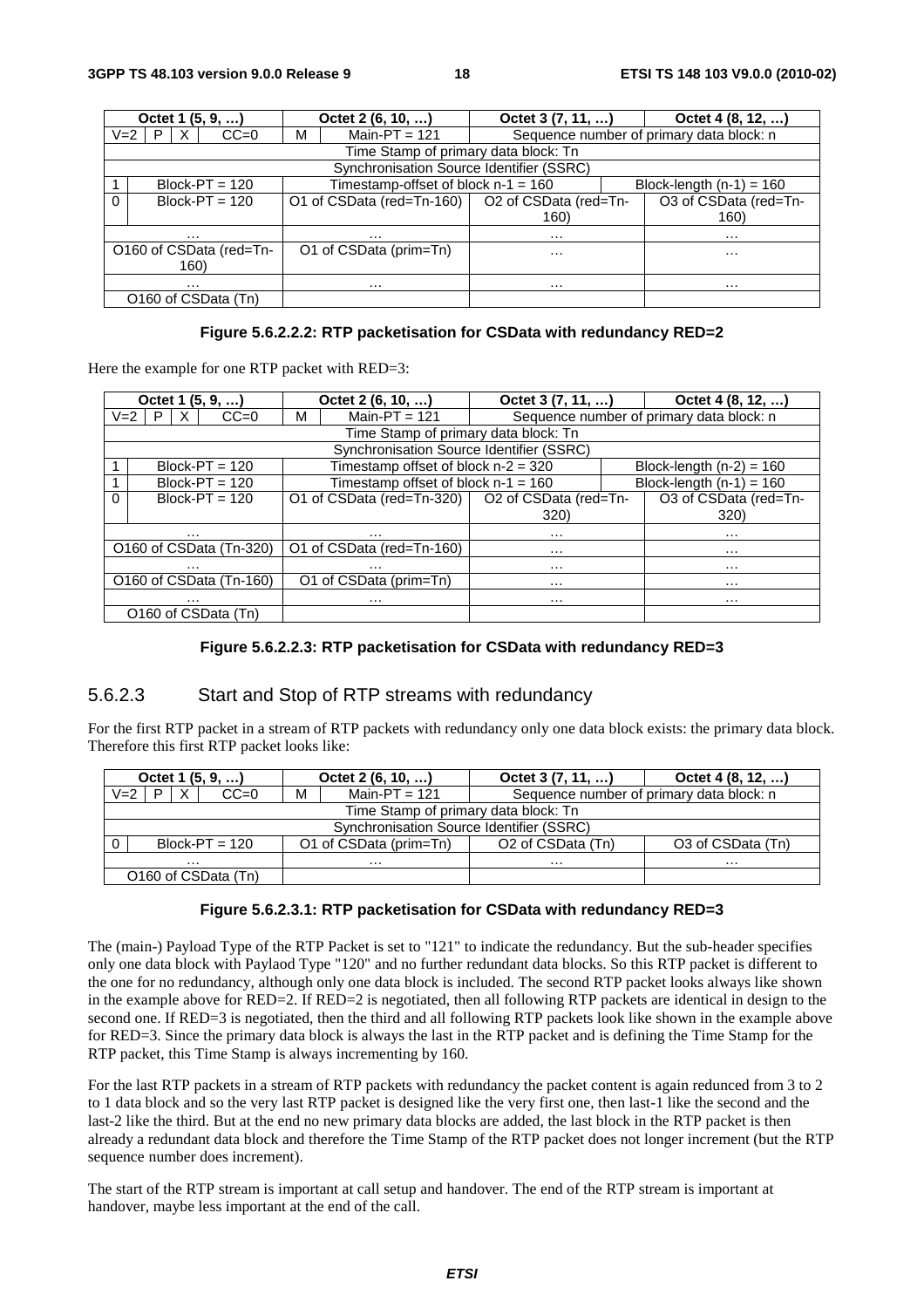### Annex A (informative): Change history

| Date /<br><b>TSG</b> | TSG Doc. | <b>CR</b> | <b>Rev</b> | <b>Subject/Comment</b>                     | <b>New</b> |
|----------------------|----------|-----------|------------|--------------------------------------------|------------|
| Dec<br>2009          |          |           |            | Update to version 9 based on version 8.2.0 | 9.0.0      |